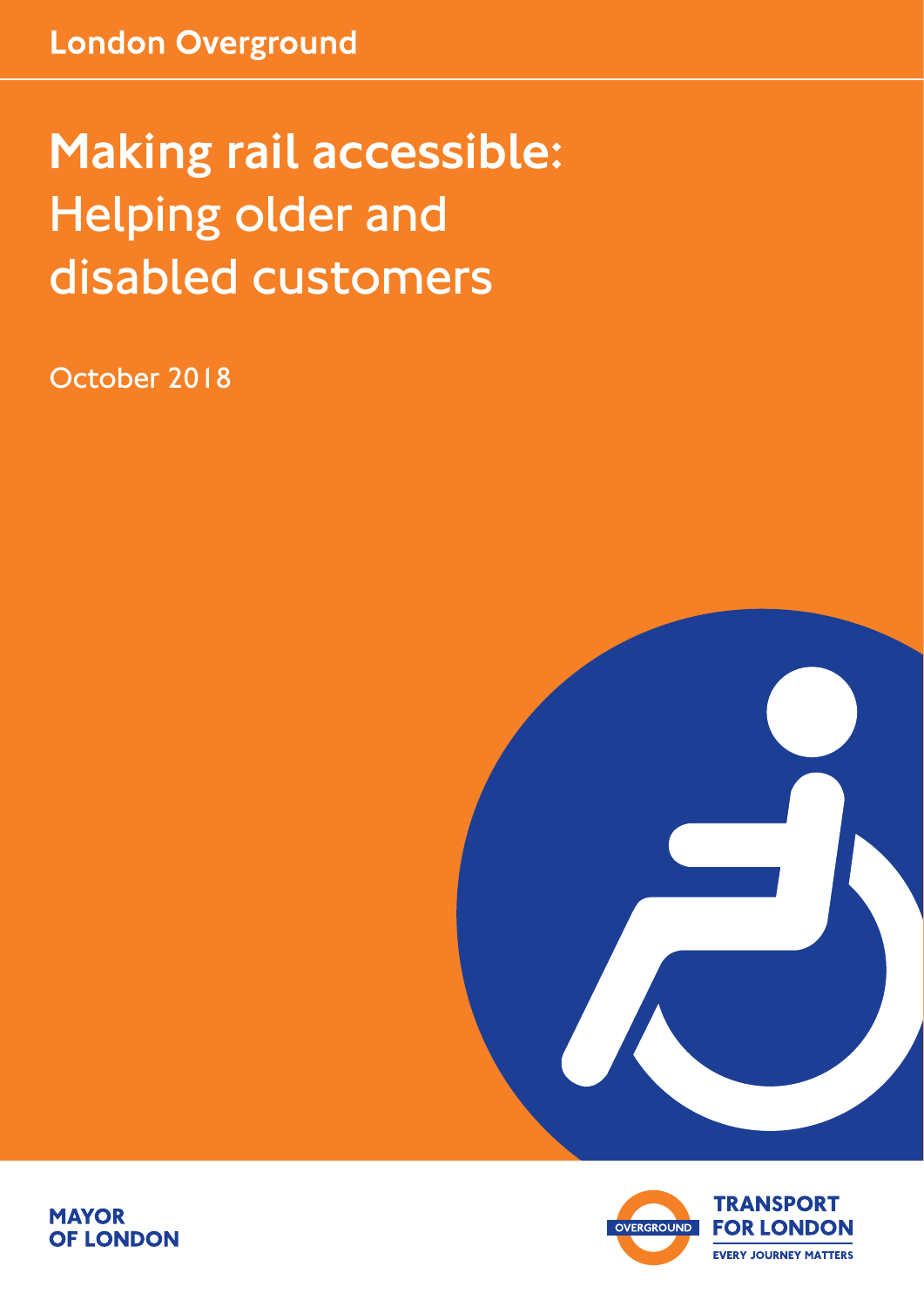## **Contents**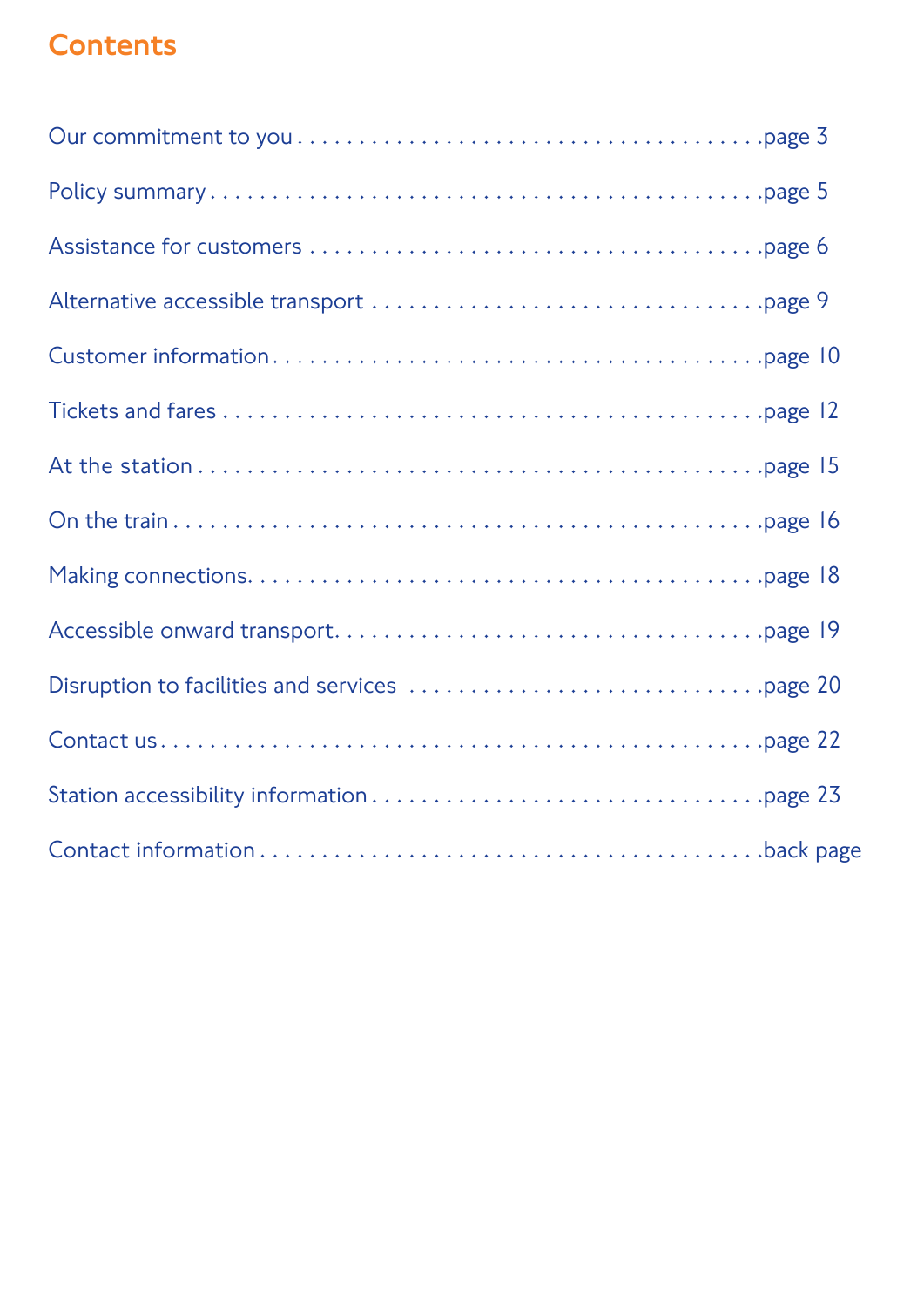#### Our commitment to you

London Overground is managed by Transport for London (TfL) and operated by Arriva Rail London (ARL).

Six routes make up the London Overground network:

- Richmond and Clapham Junction to Stratford
- Watford Junction to Euston
- Gospel Oak to Barking
- Highbury & Islington to West Croydon and Clapham Junction
- Liverpool Street to Enfield Town, Cheshunt (via Seven Sisters) and Chingford
- Romford to Upminster

At London Overground, we are committed to providing you with a safe, reliable and friendly service. We want to make sure that you can use our services safely and in comfort.

You can obtain further copies of this document from TfL Customer Service or at tfl.gov.uk/forms/12387.aspx. A large print version of this document is available upon request and will be provided within seven days. Please note the information on the back page of this leaflet is for customer documentation only - the tfl.gov.uk website is the primary source for London Overground information.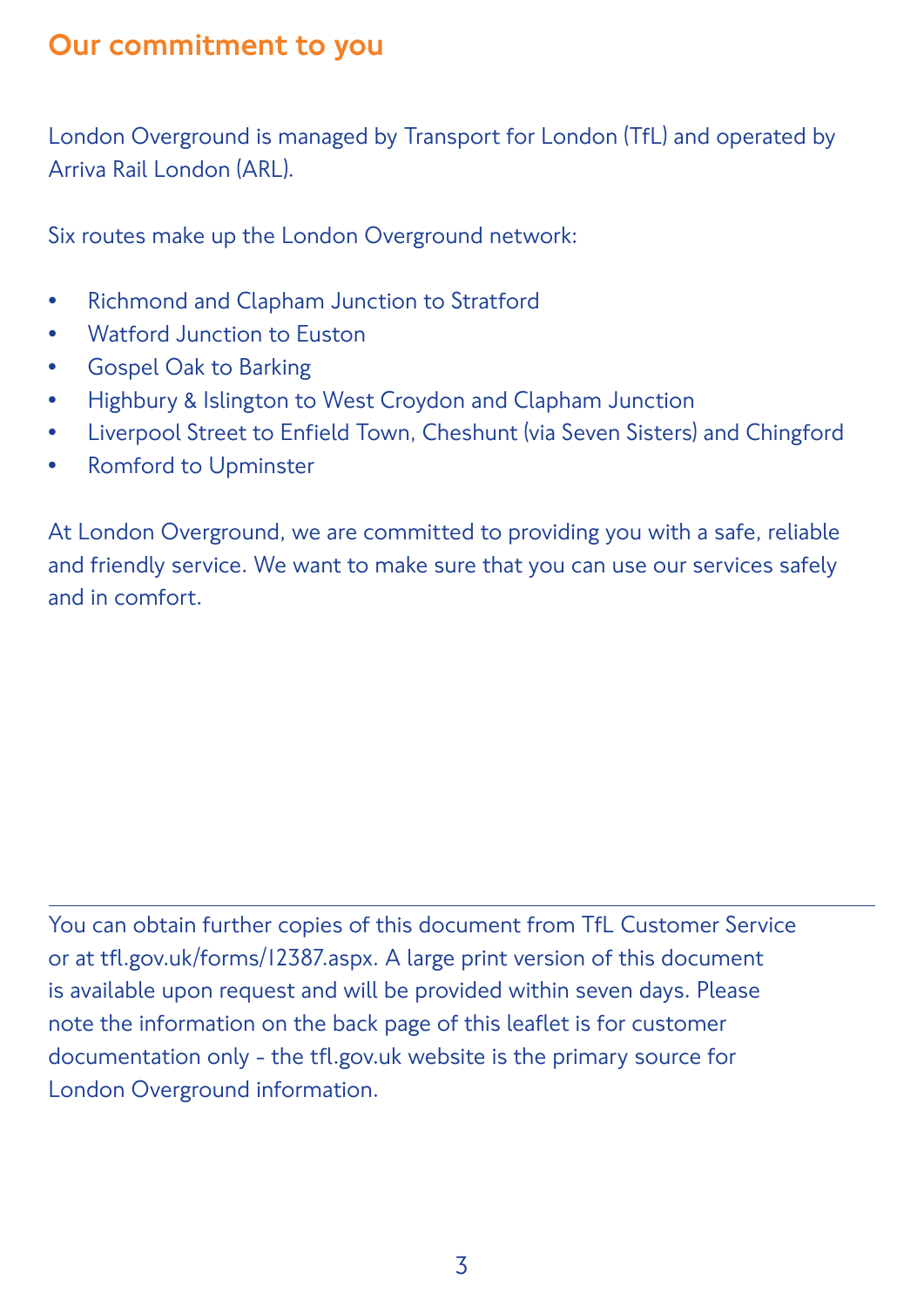## Our commitment to you (continued)

We recognise that our customers may have different requirements when they travel with us and we are committed to making your journey as easy as possible. This applies not only to wheelchair users, but also:

- Customers with visual or auditory impairments or learning disabilities
- Customers whose mobility is impaired through arthritis or other temporary or long term conditions
- Those with mental health issues
- Older people
- Customers accompanying disabled children in pushchairs
- Disabled customers requiring assistance with luggage

We welcome your feedback on the service we provide and any suggestions you may have for improvements. Our contact details are shown on the back page of this document.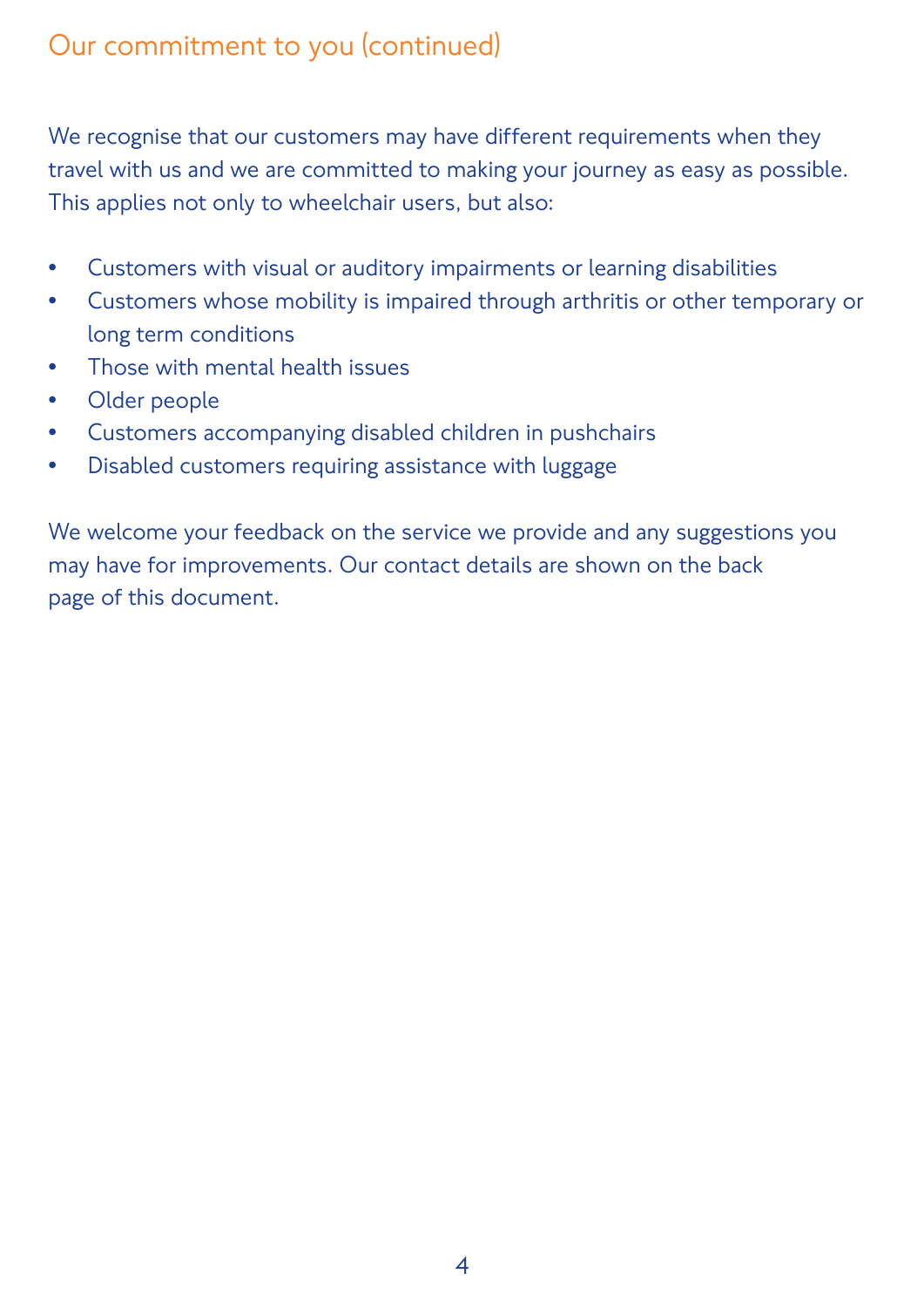#### Policy summary

London Overground is committed to helping less able customers travel more easily by offering the following services:

- Assistance at stations and to board and alight from trains when using our services or making connections at the stations we manage
- Alternative accessible transport when our stations or trains are inaccessible
- Clear, consistent and up-to-date customer information
- A range of discounts to reduce the cost of the journey

London Overground is committed to working with TfL, Network Rail and the Department for Transport (DfT) to support the delivery and development of Access for All schemes.

Aside from upgrades to stations and trains, we regularly review our arrangements as part of our wider Equality and Inclusion agenda.

We review this document, along with our policy document 'Making rail accessible: guide to policies and practices', annually.

You can obtain copies of the policy document from TfL Customer Service or at www.arrivaraillondon.co.uk/customer-information/accessibility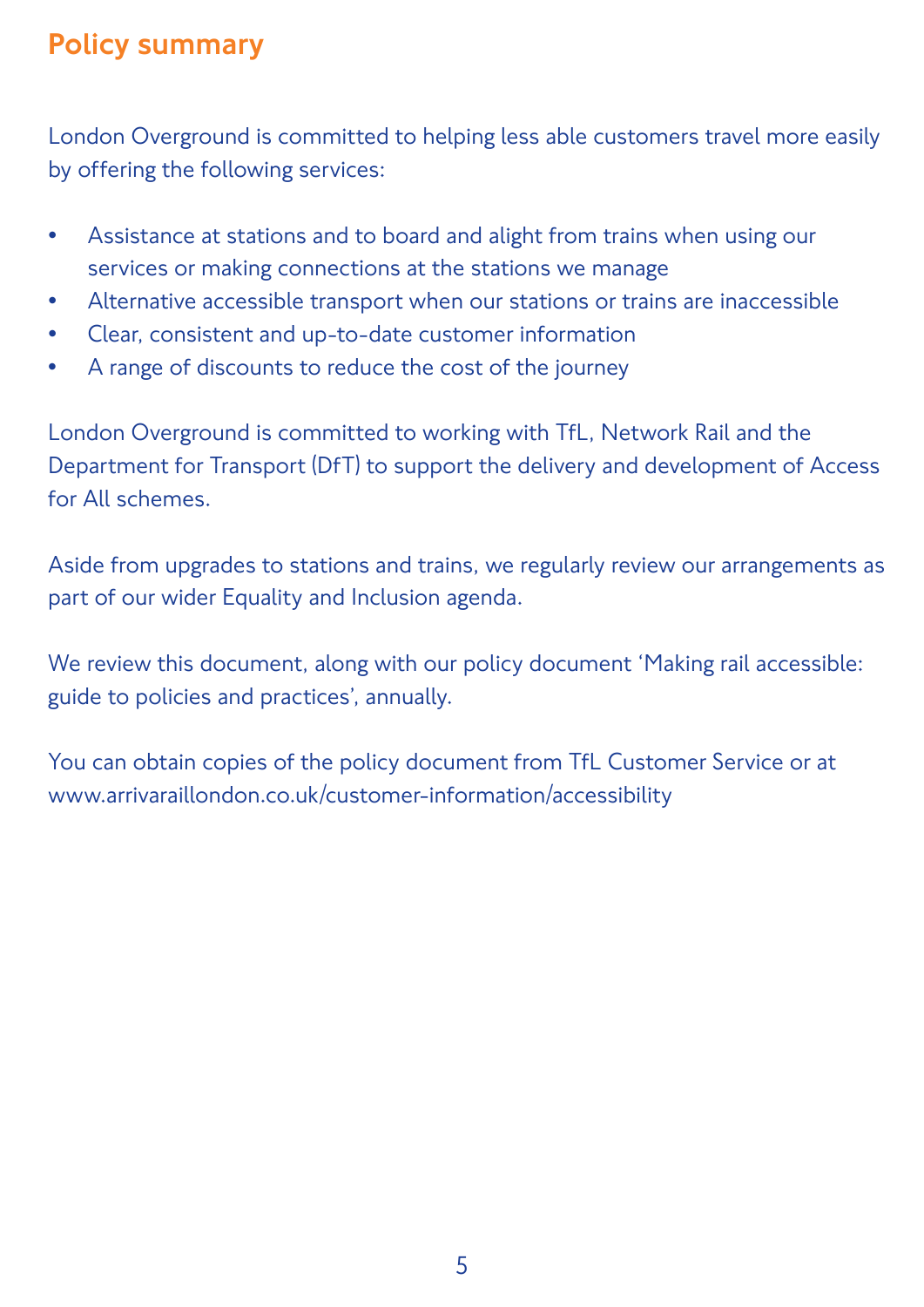#### Assistance for customers

We have staff at all our London Overground managed stations during train operating hours who provide the following assistance services for our older and disabled customers:

- Assistance with boarding and alighting, including luggage assistance (up to one item of hand luggage and two items of luggage not exceeding 300mm x 700mm x 900mm in size)
- Assistance with transferring between trains or other modes of onward transport calling at our stations
- Wheelchair assistance including wheelchair ramps at all accessible stations

London Overground operates a turn up and go service for customers requiring assistance. We have staff at all of our stations while trains are running. To request assistance please speak to a member of staff who will be happy to help. They will also make sure that staff at your destination are ready to help you alight.

If you are travelling from one of our stations with step-free access to the train and require assistance at your destination please let a member of staff know before you board the train. We will make sure that someone is ready to provide you with assistance on arrival.

Although we aim to help customers board or alight from trains as quickly as possible, there may be a delay of up to five minutes at terminating stations. We will endeavour to inform you of any possible delay and before you start your journey we recommend that you allow extra time to make any connections.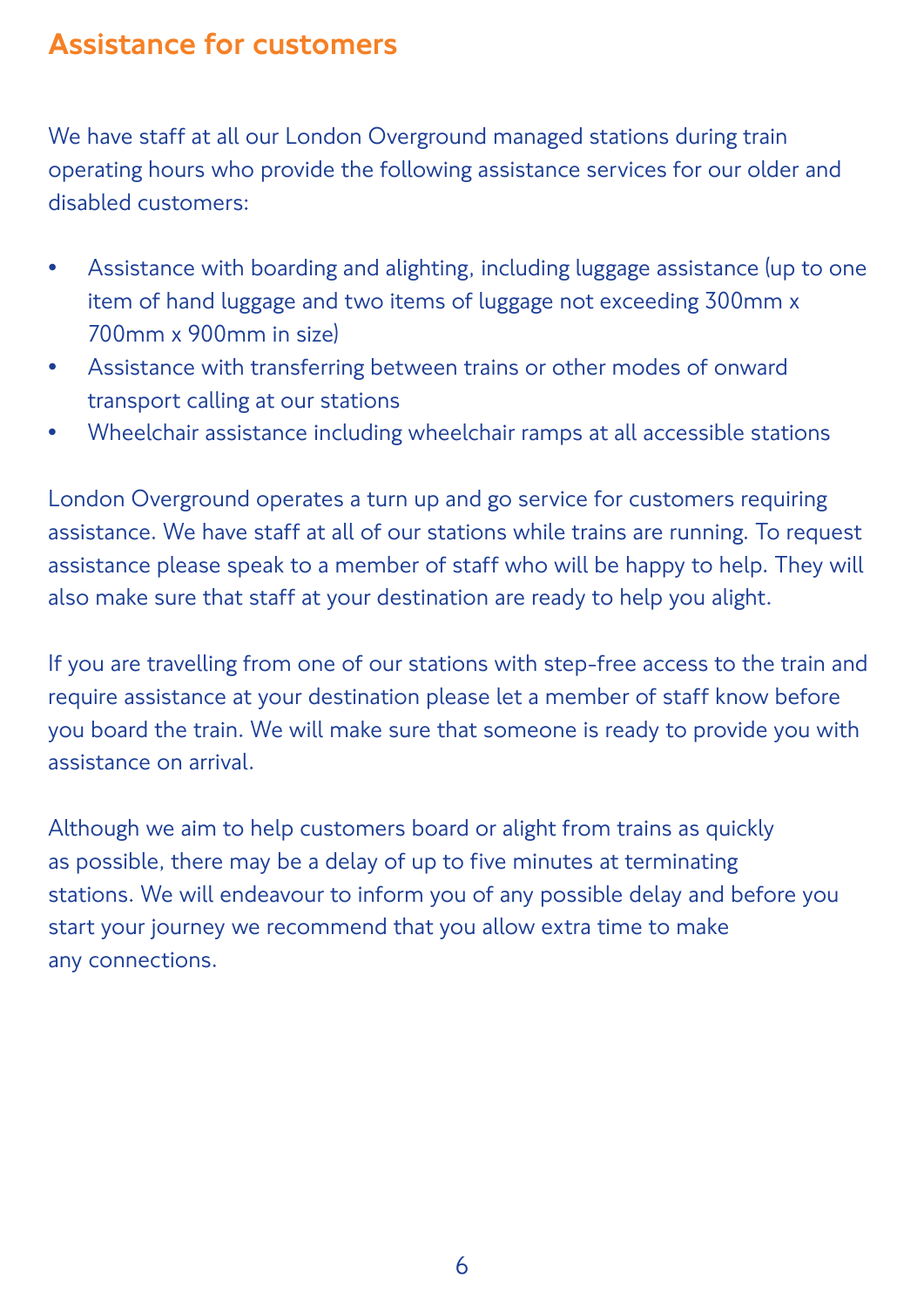## Assistance for customers (continued)

As well as providing turn up and go assistance, London Overground offers a service for customers to pre-book assistance 24 hours in advance if they wish to.

If your journey includes travel on trains or stations managed by another company and you need assistance for your journey, please contact TfL Customer Service by phone on 0343 222 1234 giving, where possible, 24 hours' notice. For customers who are deaf or hard of hearing, booking assistance is possible by Minicom textphone on 0800 112 3456.

London Overground participates in and fully supports the Passenger Assist system to ensure that our customers can book assistance for their entire journey, regardless of which Train Operating Company runs the other train services or stations involved.

We are resourced to maintain Passenger Assist and improve performance, which is measured and monitored periodically.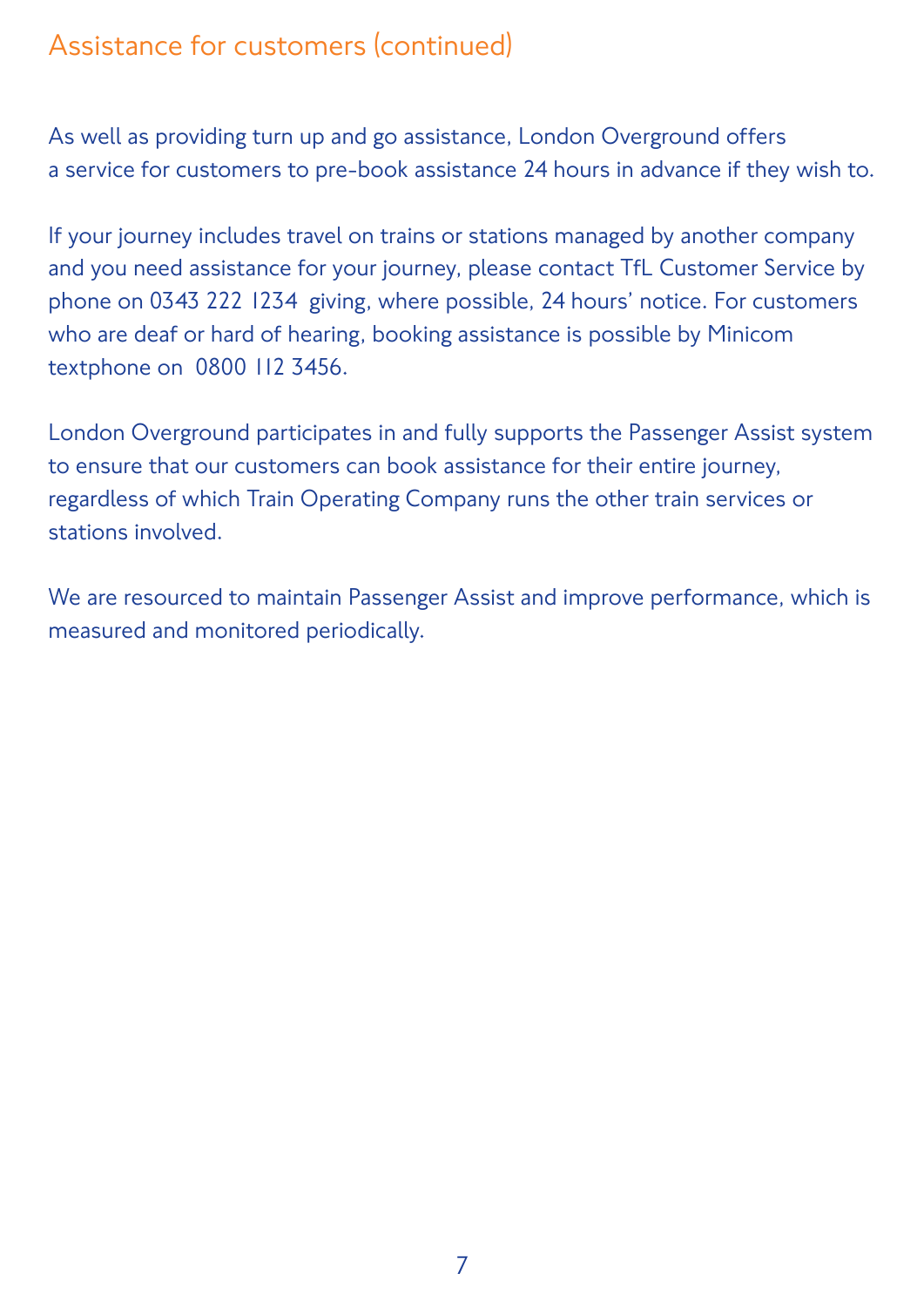## Assistance for customers (continued)

Although you cannot reserve seats on London Overground services, we make every effort to ensure that wheelchair spaces are prominently marked for wheelchair users and that disabled customers can obtain a seat on the train. We have clearly marked priority seats on all our trains for use by disabled customers or those less able to stand.

We will keep industry databases updated with any changes to the accessibility of facilities and services at our stations to ensure that information on the National Rail Enquiries and TfL websites is current.

The 'Stations made easy' pages on the National Rail Enquiries website provide more information regarding the accessibility of facilities and services and we will update these whenever there is a change to accessibility, as follows:

- Any physical constraints preventing disabled customers from using the station
- Any significant temporary work affecting station accessibility
- Any changes to stations that would make them temporarily inaccessible, eg lifts and toilets out of order
- Any facilities on trains being unavailable if this would have a material impact on a disabled customer's journey, including the temporary use of inaccessible trains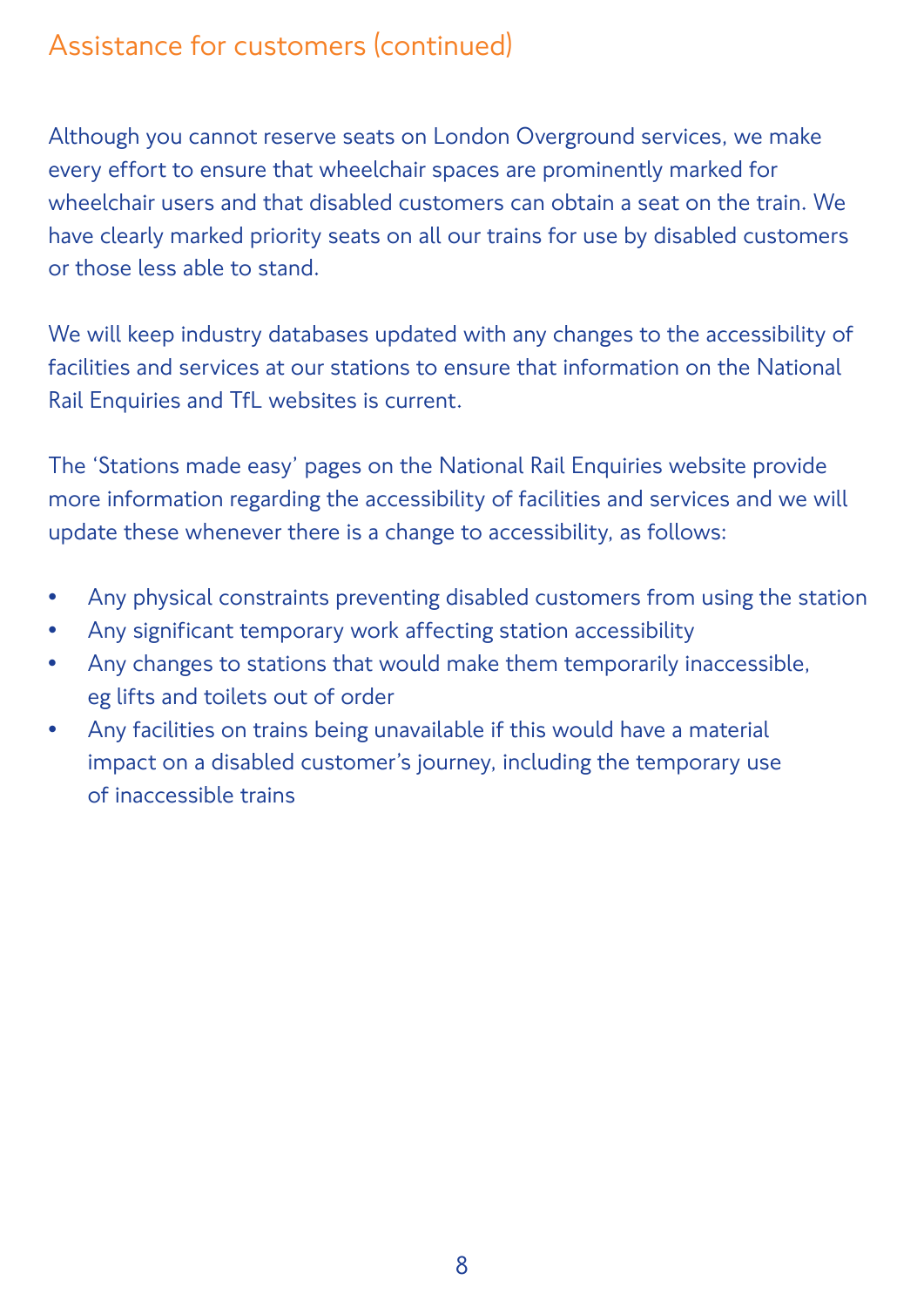#### Alternative accessible transport for older and disabled customers

Where our stations are not accessible to you (preventing you from accessing the train) we will provide alternative transport at no additional cost (eg taxi or direct local bus). This will include those occasions when a station becomes temporarily inaccessible, eg when a lift is out of order and you are unable to manage the stairs, or when any replacement service during service disruption is inaccessible.

When you arrive at the station, we will ensure that we arrange alternative transport to take you between:

- Your station of origin and the nearest or most convenient accessible station and/or
- Your destination station and the nearest or most convenient accessible station

We only provide alternative transport services between stations served by London Overground or other National Rail operators when our stations and trains are inaccessible. Customers using alternative accessible transport must hold a valid ticket for the journey they wish to make.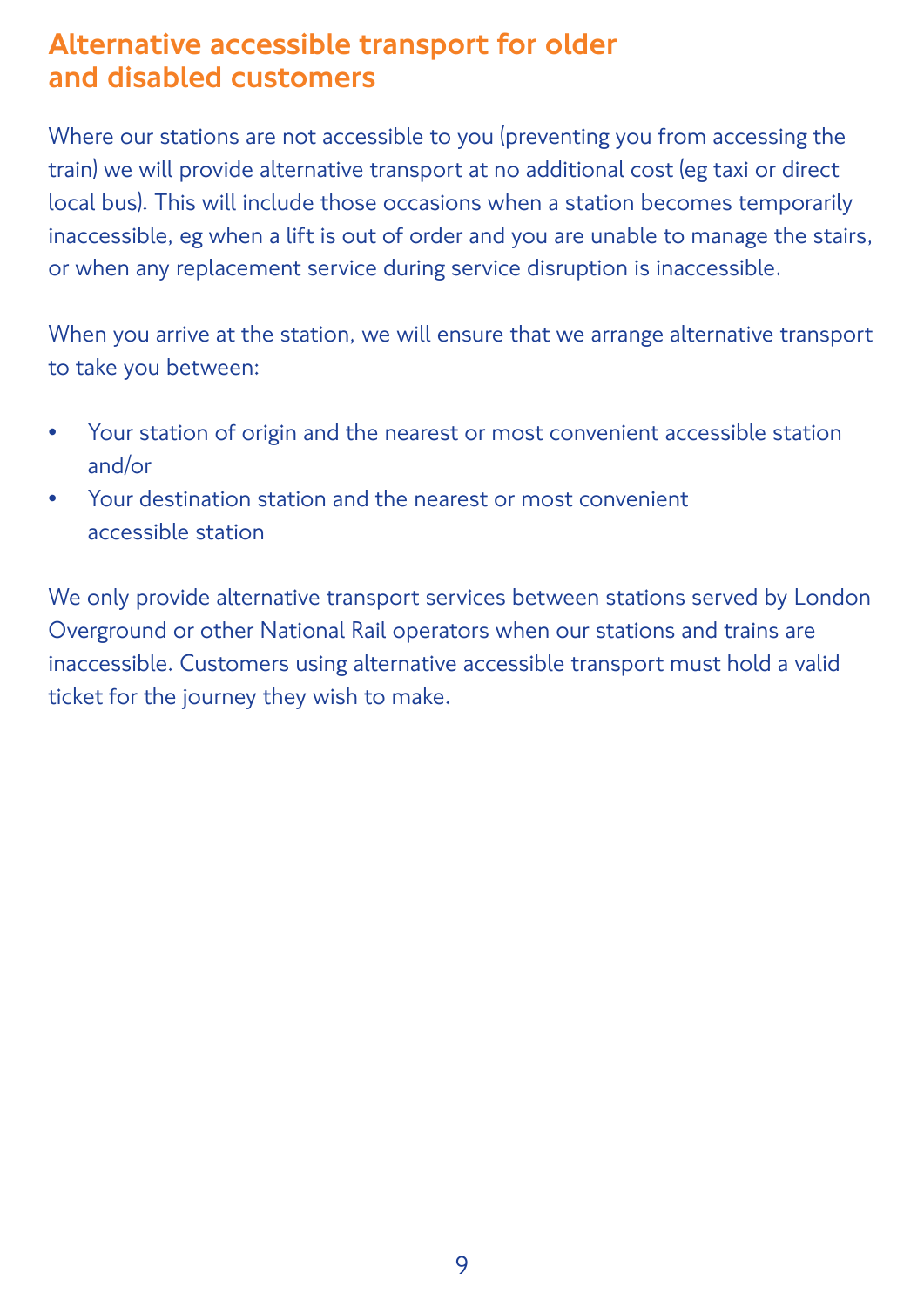#### Customer information

We aim to provide clear and consistent information regarding train departures and we work closely with other Train Operating Companies to ensure that our information provision is in line with industry good practice. Our staff are available at all times to provide up-to-date information and there are also customer Help Points, fitted with induction loops, on all stations.

We are committed to ensuring that up-to-date information about our facilities, services and the accessibility of our stations and trains is available on the National Rail Enquiries website at www.nationalrail.co.uk

Our Customer Service Resource Centre is responsible for ensuring that our industry databases are updated with any changes to the services we provide within 24 hours.

You can also obtain full details of the services that we offer from TfL Customer Service or any member of station staff. Our station staff have access to the National Rail Enquiries website and the 'Stations made easy' pages and can provide information about our facilities, services and the accessibility of our stations and trains.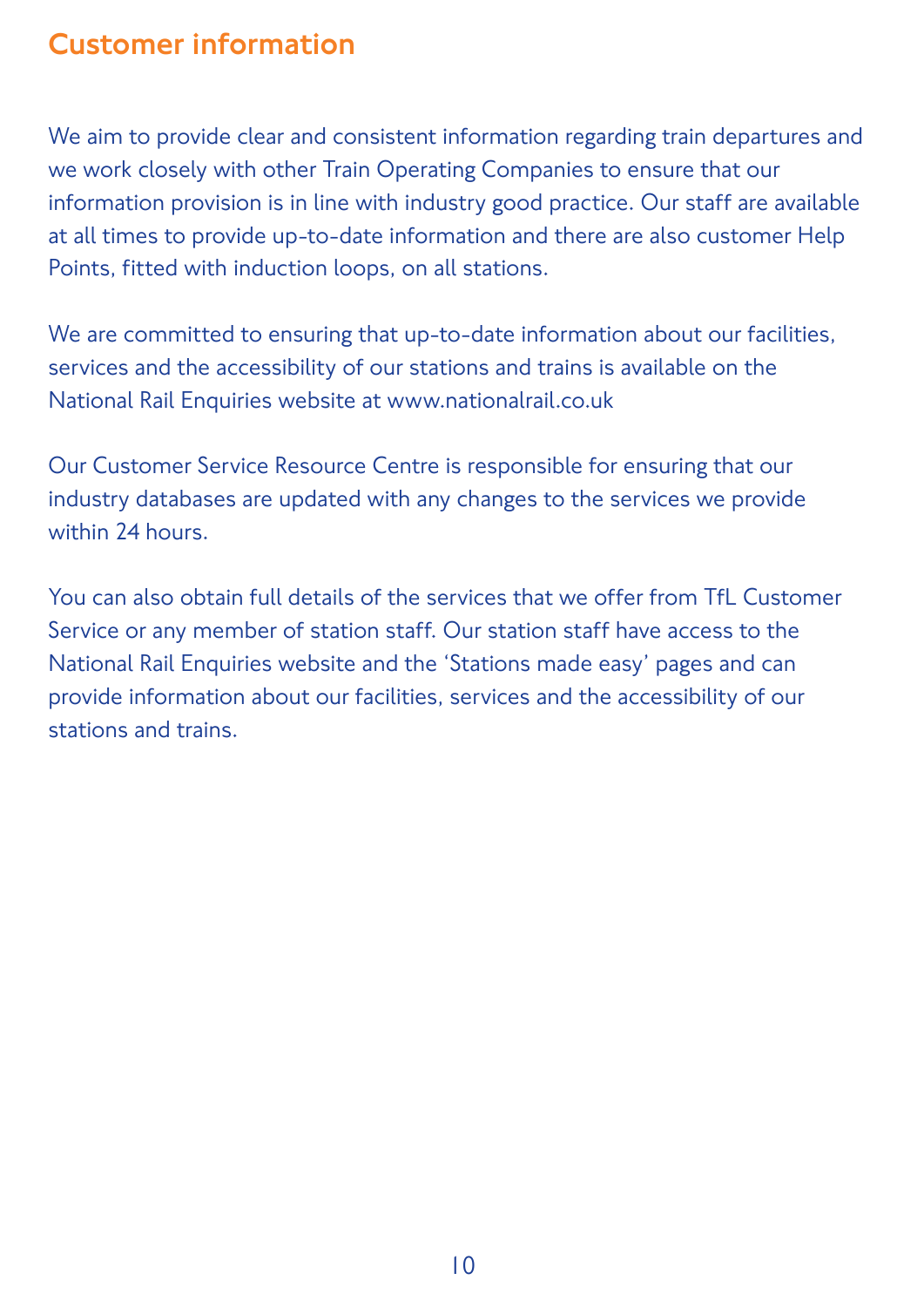The following maps and guides are also available from tfl.gov.uk

#### • Audio Tube map

A guide to Tube, Docklands Light Railway (DLR) and London Overground with information on Tube and DLR station facilities

#### • Large print (colour or black and white) Tube maps

These include Tube, DLR, London Overground and TfL Rail and are produced for visually impaired/colour-blind customers; available at tfl.gov.uk/maps

#### • Getting around London – Your guide to accessibility

This provides help with planning journeys using Tube, DLR, London Overground, buses, taxis and private hire vehicles, trains, trams and riverboats; available in large print and Braille at tfl.gov.uk/accessguides

#### • Step-free Tube guide

This identifies and gives further details on step-free access at Tube, DLR, London Overground and TfL Rail stations at tfl.gov.uk/accessguides

#### Tube toilet map

The locations of toilet and baby changing facilities on the Tube, DLR, London Overground and TfL Rail at tfl.gov.uk/accessguides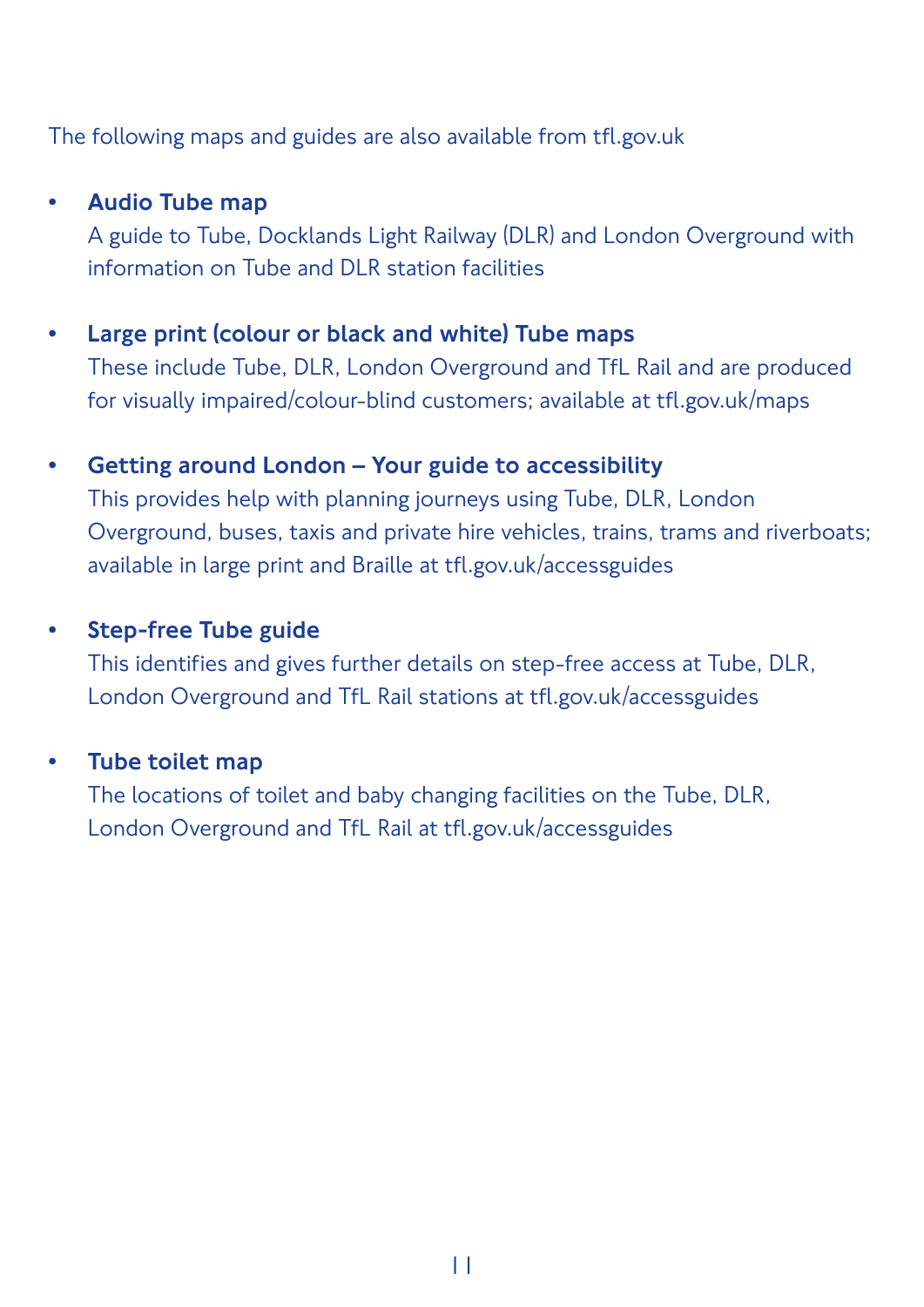#### Tickets and fares

If you are unable to buy a ticket at a station before your journey because our facilities are not available or accessible to you for any reason, you may buy a ticket without penalty (ie including any applicable discounts) at your destination.

Local borough councils provide Freedom Passes to give older and disabled Londoners free travel on almost all public transport in London. Freedom Pass holders may travel free on Tube, DLR, London Overground, TfL Rail, bus, tram and National Rail services. Although time restrictions apply on some National Rail services, Freedom Pass holders may travel on London Overground services at any time. For more information on applying for a Freedom Pass, you should contact your local council – call 0300 330 1433 or visit www.freedompass.org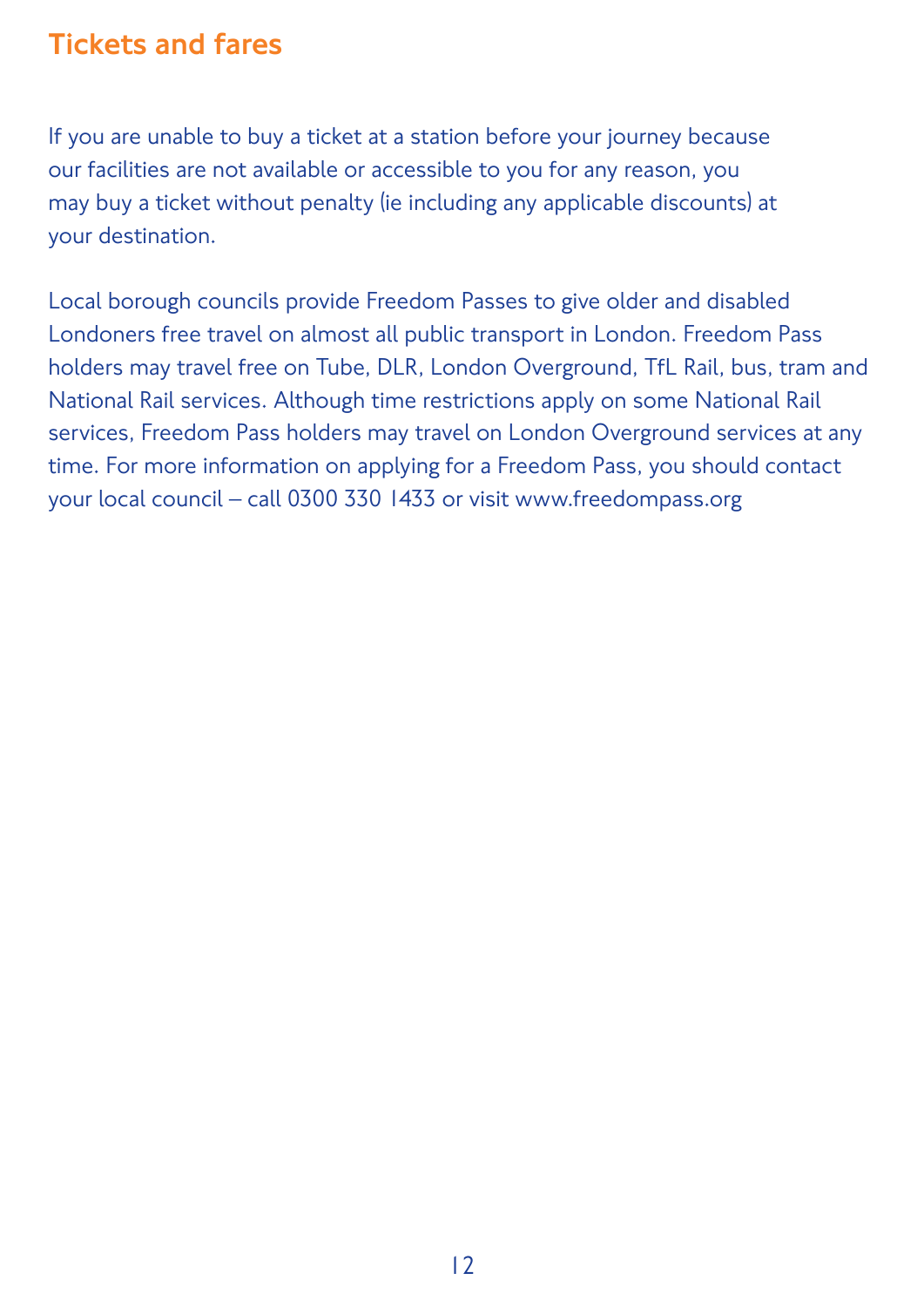If you hold a Disabled Persons Railcard (www.disabledpersons-railcard.co.uk), please remember to show it when purchasing your ticket at a ticket office. Railcard discounts are also available from ticket vending machines. Visually impaired customers without a Railcard are entitled to discounts when travelling with a companion and should present their Certificate of Visual Impairment (CVI) or BD8 certificate. Wheelchair users are also entitled to discounts without a Railcard as detailed in the table on page 14. Please note that non-Railcard discounts are only available from our ticket offices.

Additionally, details on the 60+ London Oyster photocard are available at tfl.gov.uk - please note that this is not available for those who are eligible for an older or disabled persons Freedom Pass.

More information on tickets and fares can be found at tfl.gov.uk/fares and at www.disability-onboard.co.uk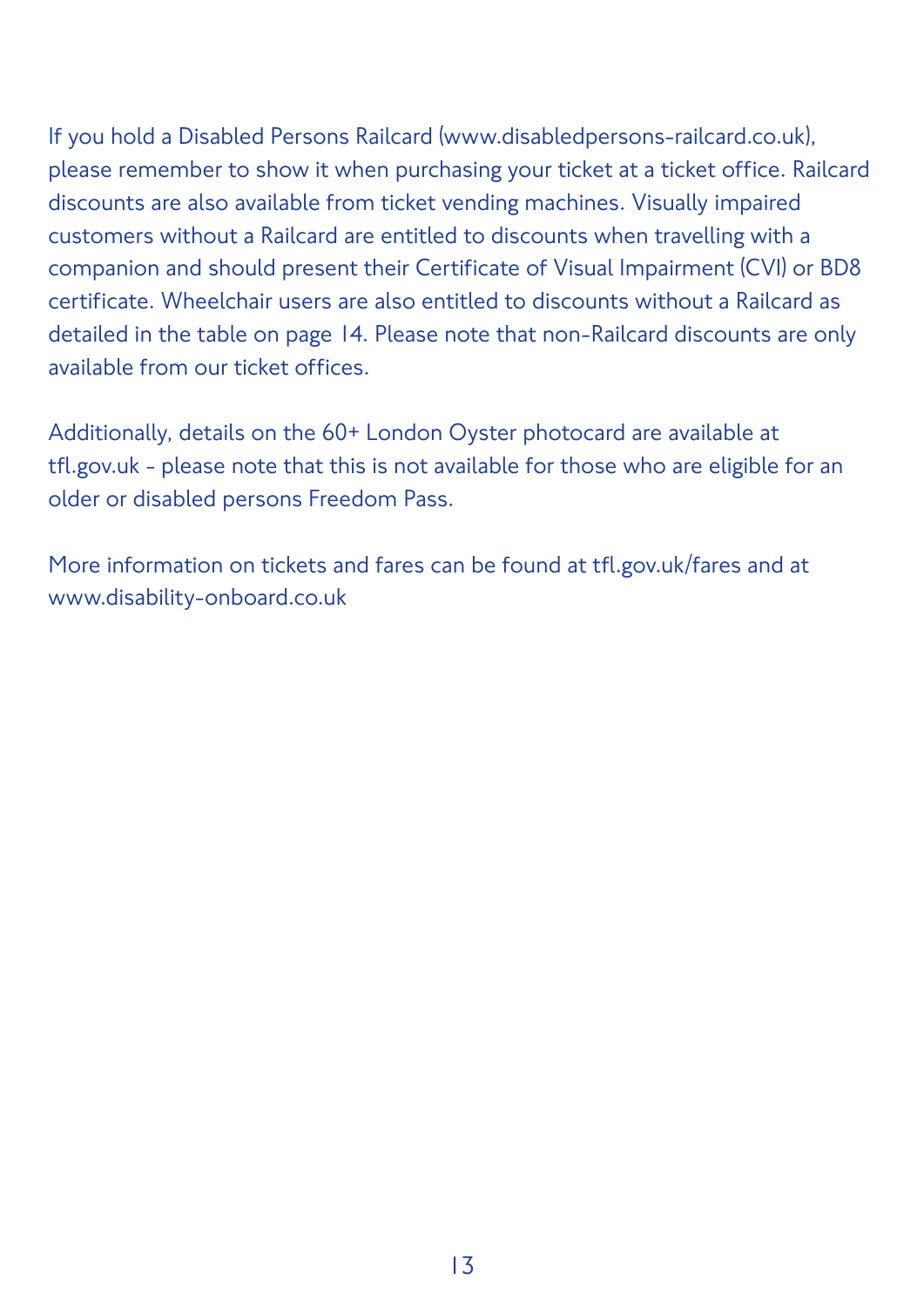## Tickets and fares (continued)

The following discounts are available for travel on London Overground and other National Rail journeys:

|                                                                                                                  | <b>Adult</b>                                                                                                                                                                       | <b>Child</b>                                                                                                                                                                                                                              |
|------------------------------------------------------------------------------------------------------------------|------------------------------------------------------------------------------------------------------------------------------------------------------------------------------------|-------------------------------------------------------------------------------------------------------------------------------------------------------------------------------------------------------------------------------------------|
| <b>Disabled Persons Railcard</b><br>holder                                                                       | 34% discount on most National Rail<br>single or return fares                                                                                                                       | Standard child rate applies (where a child holds a<br>Disabled Persons Railcard a 34% discount is<br>available to an adult companion on most National<br>Rail fares)                                                                      |
| Companion to a Disabled<br>Persons Railcard holder                                                               | As above                                                                                                                                                                           | The standard child rate applies to a child travelling<br>as a companion                                                                                                                                                                   |
| Wheelchair users and one<br>companion, or wheelchair<br>user travelling alone                                    | 34% discount on Anytime single or<br>return fares and Anytime day single fares<br>(first or standard class)<br>50% discount available on National Rail<br>Anytime day return fares | 75% discount available on most National Rail<br>Anytime day single and return fares<br>(34% discount available for accompanying adult on<br>most National Rail fares, and 50% discount<br>available for National Rail Anytime day return) |
| Blind or visually impaired<br>customers when travelling<br>with a companion (no<br>discount if travelling alone) | 34% discount on Anytime single or<br>return fares and Anytime day single fares<br>(first or standard class)<br>50% discount available on National Rail<br>Anytime day return fares | Standard child rate applies                                                                                                                                                                                                               |

Oyster pay as you go: Discounted fares are available to customers who hold a Disabled Persons Railcard. The discount must be set on the Oyster card prior to travel and you can do this at any London Overground ticket office

Freedom Pass holder: Freedom Pass holder: Free travel on TfL services, which includes travel on London Overground at any time. Free travel is also available on most National Rail services in London Fare Zones 1-9 after 09:30 Mondays to Fridays and anytime at weekends and public holidays. Please check Freedom Pass terms and conditions for further information.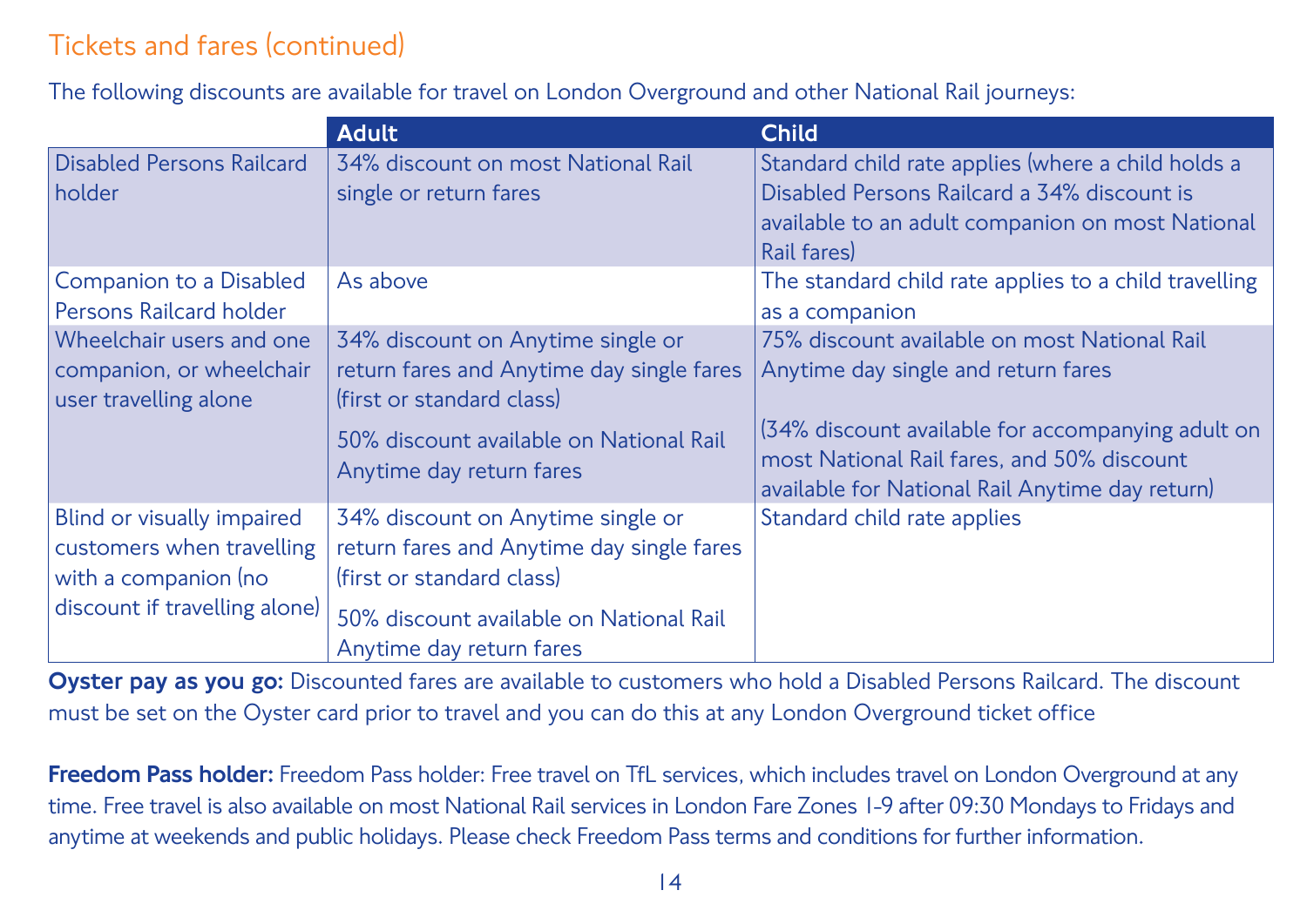#### At the station

London Overground is committed to maintaining the accessibility of our stations and will not permanently close any station or gate if this will lead to a reduction in accessibility for disabled customers.

We aim to ensure that all information regarding train departures is kept up to date, especially during service disruption.

We provide timetable posters and information at all our stations and members of staff are available during all train running hours, if you require any further assistance or information.

We place posters and information leaflets where they are accessible to disabled customers wherever possible. Where third parties provide facilities, we work closely with them to ensure that these facilities are as accessible as possible.

All of our ticket machines are able to offer discounts to Disabled Persons Railcard holders. Where our stations have automatic ticket gates, these are staffed when in operation. If for any reason we are unable to supervise ticket gates we will switch them to the 'open' position.

Left luggage facilities are provided by Network Rail at Euston and Liverpool Street stations. They are accessible to disabled customers including wheelchair users.

You can find more information regarding accessibility, facilities and services at our stations in the 'Station accessibility information' section of this leaflet.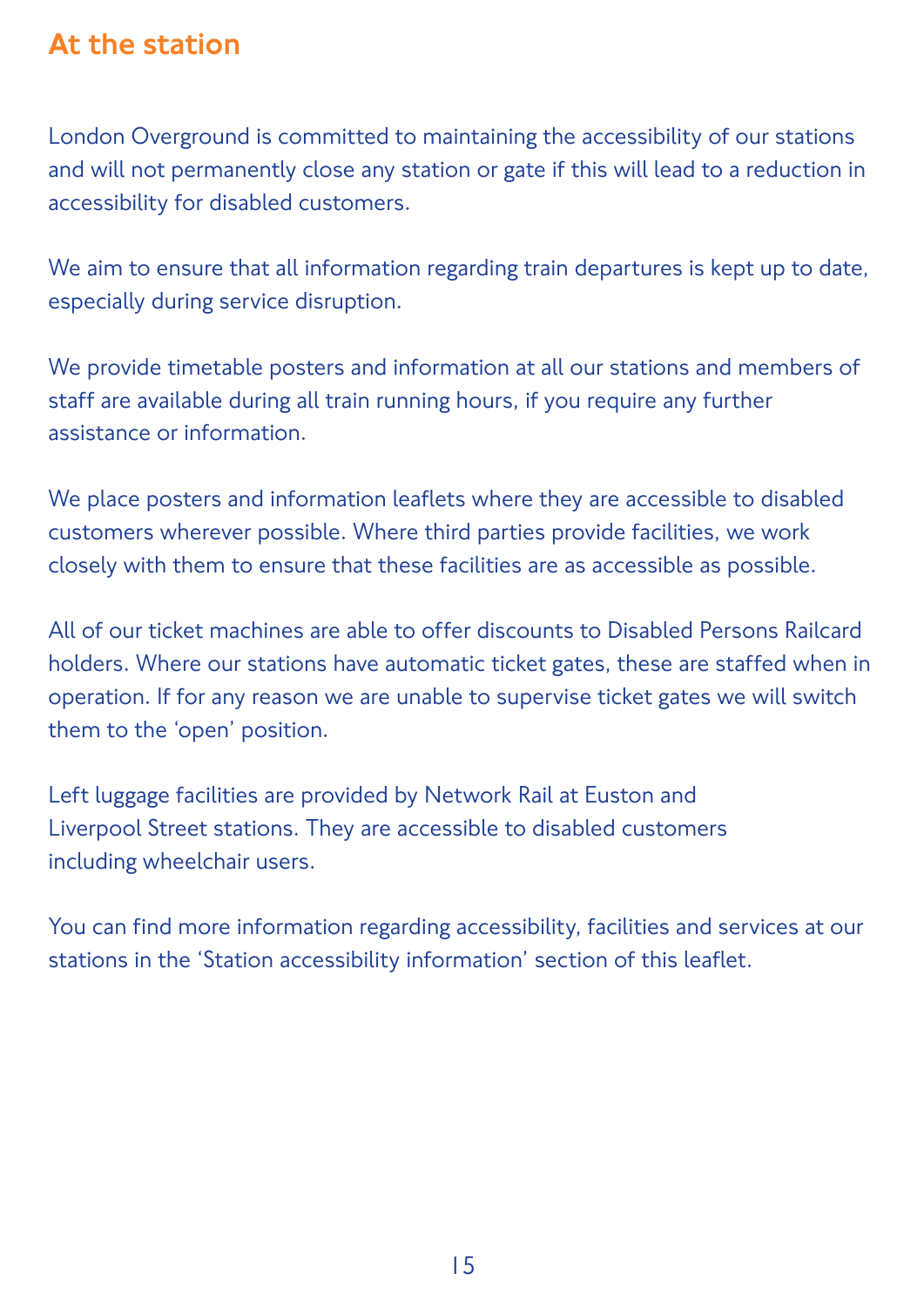#### On the train

Trains across our network provide dedicated wheelchair bays and prominent priority seating. All our trains provide audio information in each carriage.

Trains on the Richmond and Clapham Junction to Stratford route, Watford Junction to Euston route, Gospel Oak to Barking route and the Highbury & Islington to West Croydon and Clapham Junction route also provide visual information in each carriage and CCTV for greater security.

We accept wheelchairs on all of our services.

We have introduced longer trains on some routes, to increase capacity. Please be aware that because of short platforms the doors in the rear carriage will not open at the following stations:

- Canada Water
- Rotherhithe
- Wapping

Please make sure you are travelling in the correct part of the train if alighting at these stations.

To ensure that customers have sufficient time to prepare to leave the train, we make an announcement about the next stop after departure from the previous station. On many of our trains we also display this information inside the train. We aim to ensure that we keep you regularly informed of how the train is running, especially during service disruption. If you have any feedback about this information please contact TfL Customer Service, whose contact details can be found on the back page of this document.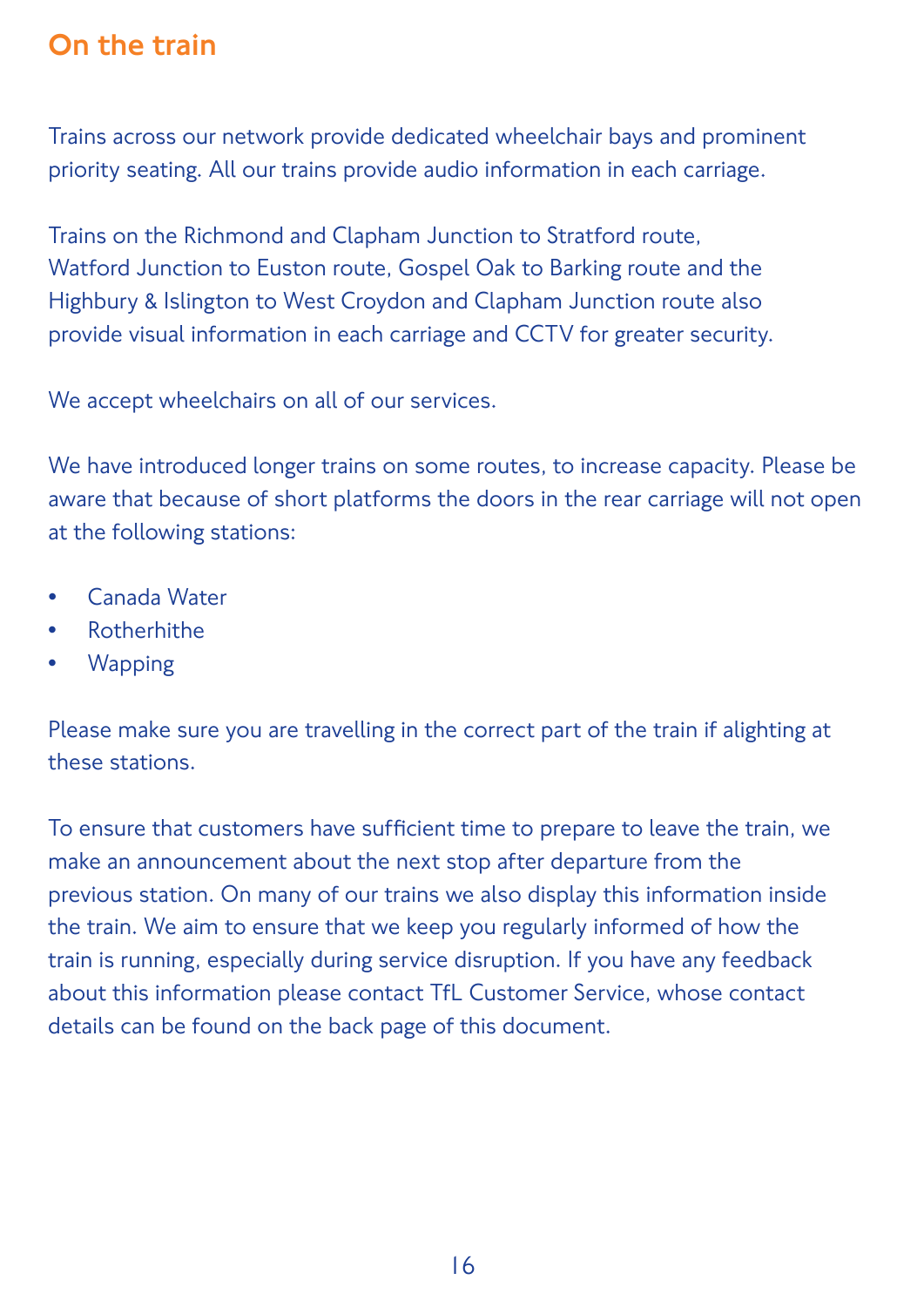#### On the train (continued)

Our trains have priority seats for disabled customers or those less able to stand. These seats are clearly signed and on most trains have a lighter colour fabric to help our customers find them more easily.

When providing assistance, our staff will make every effort to ensure that you can obtain a seat or use the wheelchair spaces provided by assisting you when you board the train into the correct space/seat.

You can use mobility scooters on our trains. We can carry scooters and wheelchairs up to 700mm wide and 1200mm long with a maximum weight of 300kg (including your weight). Customers may remain in scooters and wheelchairs when travelling and can use the dedicated wheelchair bays. We will provide alternative transport for you and your scooter in the event of planned and unplanned disruption; this will be by an accessible bus or taxi.

We cannot carry scooters or wheelchairs in excess of these sizes and weight restrictions because of the limited space in train carriages and the size of train doorways.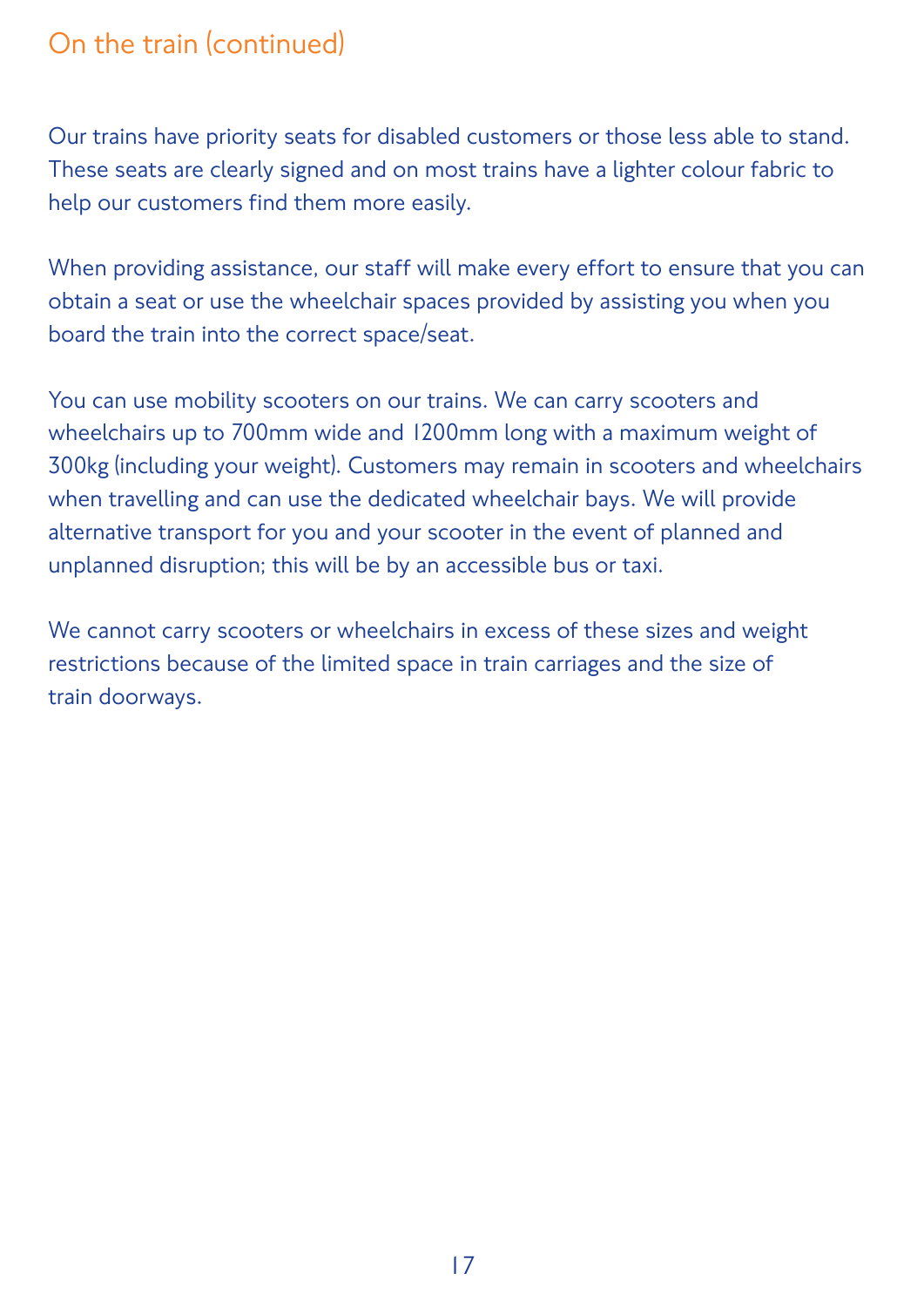#### Making connections

We are happy to provide assistance to any customer making connections to other train services or other modes of onward transport calling at our stations. This includes providing help with boarding and alighting as well as luggage assistance.

Where customers identify themselves to our staff on arrival at the station, we will ensure that assistance is available if there is a change of platform at short notice.

While we operate a turn up and go service at our stations, customers wishing to book assistance in advance should contact TfL Customer Service to book their assistance, allowing extra time to make their connections.

You can find more information regarding the assistance services we offer in the 'Assistance for customers' section of this document or by getting in contact with us.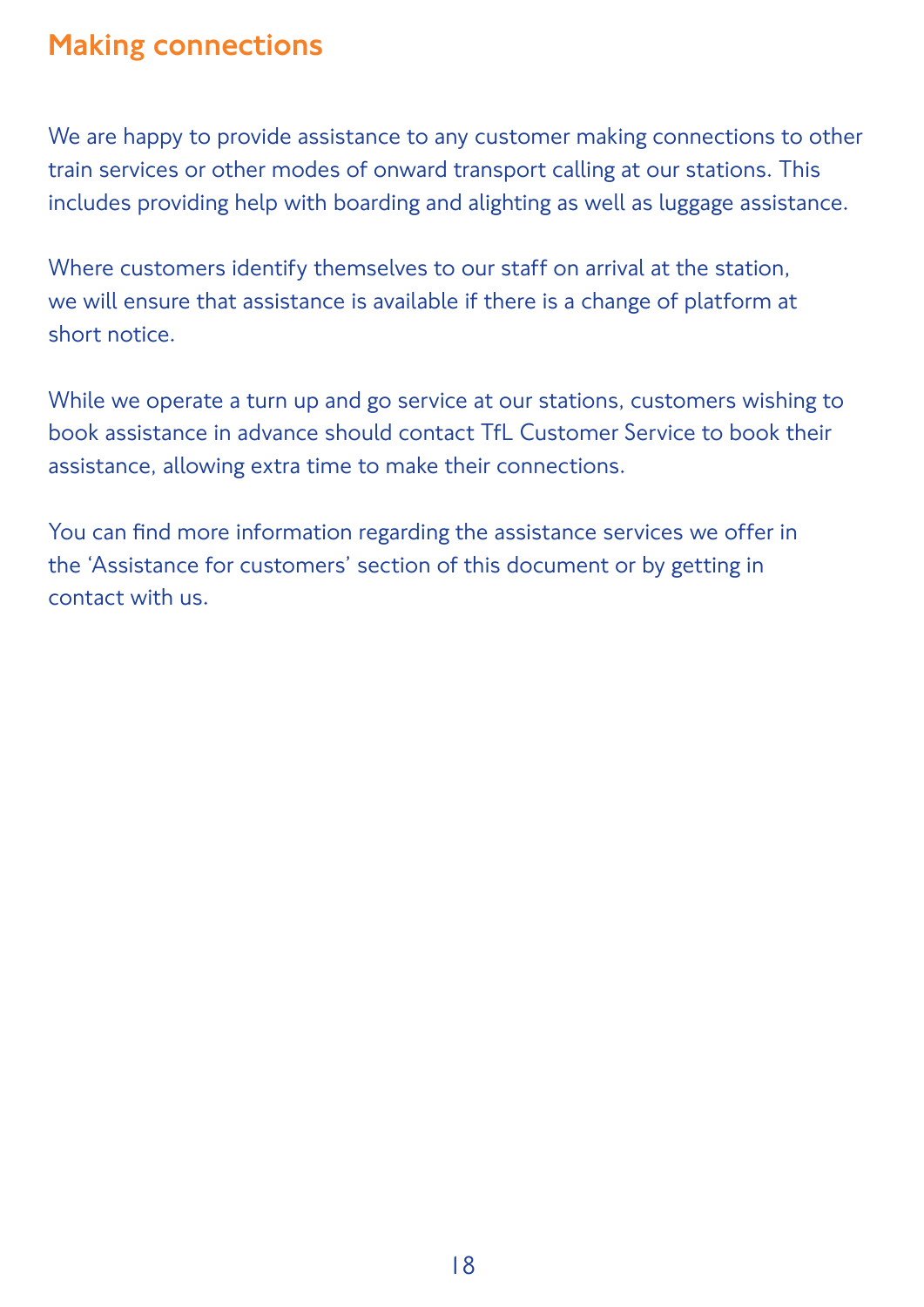#### Accessible onward transport

London has a wide range of accessible transport options to help everyone get around.

London Buses operate all services, except heritage routes, with low-floor vehicles with wheelchair ramps, enabling all customers to get on and off easily. The DLR and London Trams are Rail Vehicle Accessibility Regulations (RVAR) compliant. All licensed taxis (black cabs) are accessible to people using wheelchairs. There is step-free access between London Overground and other operators' services at:

Anerley, Barking, Brockley, Canada Water, Cheshunt, Clapham Junction, Crystal Palace, Denmark Hill, Edmonton Green, Euston, Forest Hill, Gunnersbury, Hackney Downs, Harlesden, Harrow & Wealdstone, Honor Oak Park, Imperial Wharf, Kensal Rise, Kenton, Kew Gardens, Kensington (Olympia), Liverpool Street, New Cross, New Cross Gate, North Wembley, Norwood Junction, Peckham Rye, Penge West, Queen's Park, Queens Road Peckham, Richmond, Romford, Seven Sisters, Shepherd's Bush, South Kenton, Stratford, Stonebridge Park, Sydenham, Watford Junction, Wembley Central, West Brompton, West Croydon and Willesden Junction

For more information, visit tfl.gov.uk/accessibility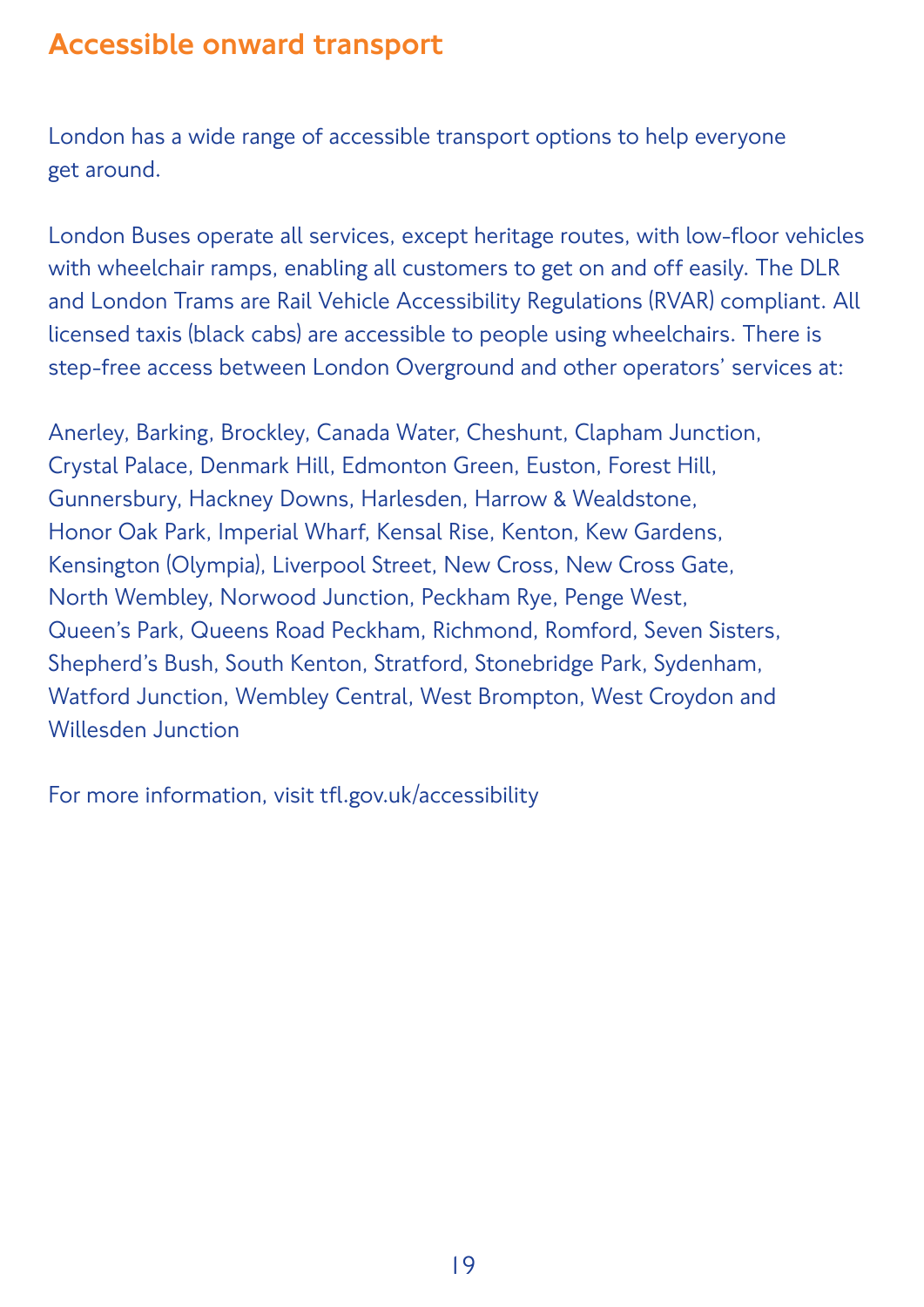#### Disruption to facilities and services

During service disruption, we will make regular announcements, where systems allow, and ensure that we update our information screens regularly to keep you informed. If there is a change of platform at short notice, we will ensure that we provide customers, who identify themselves to our staff at the station, with assistance to change platforms. We train our station staff to look for any customers who require assistance in these circumstances.

Where you have booked assistance in advance, we will make every effort to contact you to make alternative arrangements. If it is likely that any rail replacement service will be inaccessible we will arrange to take you to the nearest or most convenient accessible station from where you can continue your journey, without an additional charge.

During planned engineering work, we will provide clear information at our stations to advise customers of replacement transport options. All replacement bus services run on behalf of London Overground during planned engineering work are fully accessible. When our facilities and services are not available or are not accessible, we will make every effort to provide alternative facilities.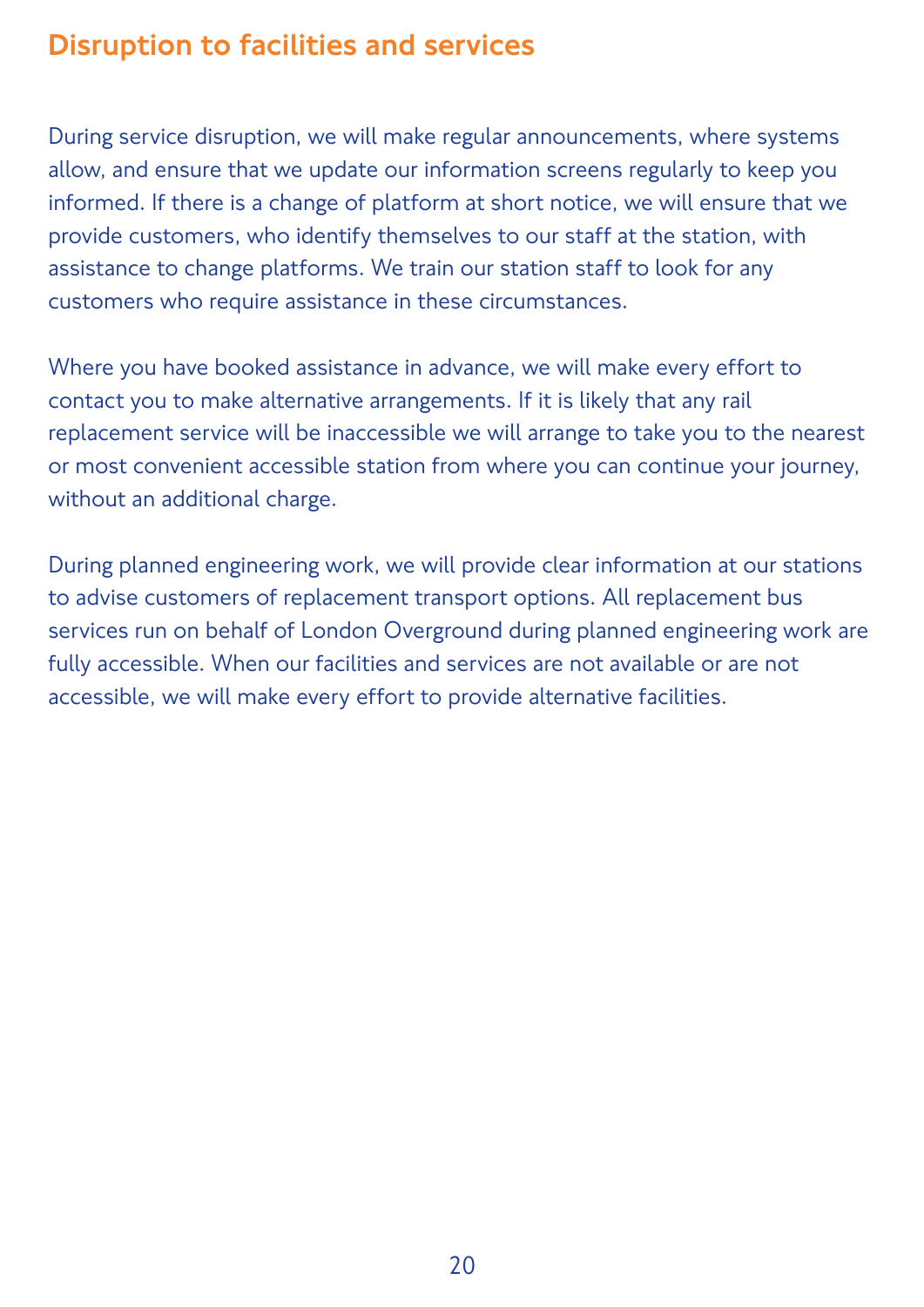Our Customer Service Resource Centre is responsible for ensuring that any changes to accessibility are updated on the National Rail Enquiries website within 24 hours. This information will include details of:

- Any physical constraints preventing disabled people from using the station
- Significant temporary work affecting station accessibility
- Changes to stations that would make them temporarily inaccessible
- On-train facilities being unavailable when this would affect disabled customers' journeys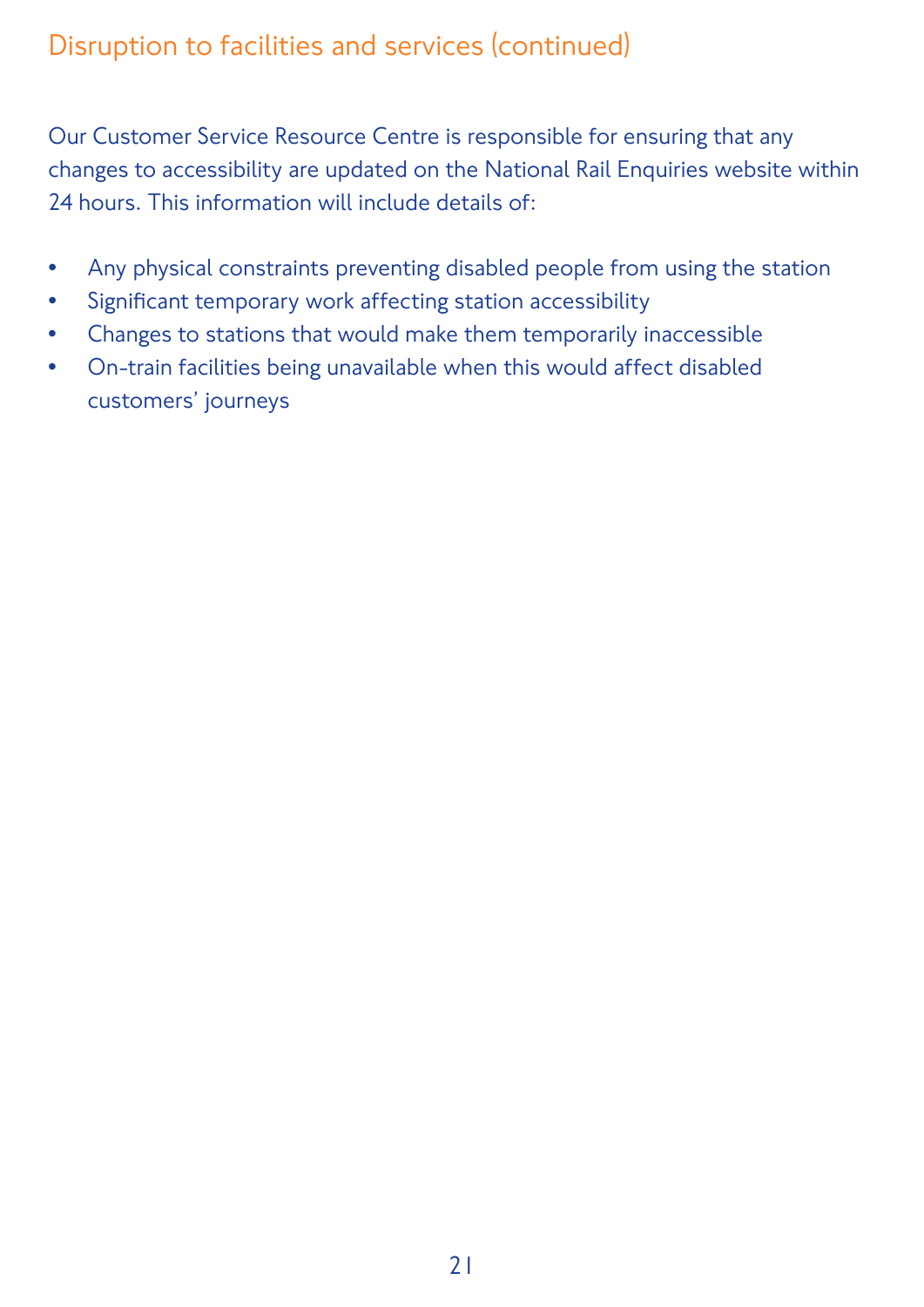#### Contact us

TfL Customer Service is available for you to find out more about our services or provide feedback on the services and facilities that we provide.

Our Customer Experience Director is responsible for this policy and for making sure that we take the needs of disabled customers into consideration.

For any comments relating to the content of this document please refer to TfL Customer Service; contact details are on the back page.

There are several channels available for customers to contact us. We have given consideration to each of these options to ensure that we are able to capture and handle any concerns raised effectively and efficiently.

We offer a local rate and easy to remember phone number that is included in a majority of call packages for landline and mobile providers. TfL Customer Service is available 24 hours a day.

If for any reason the phone lines are not open, a recorded message provides details of opening hours and alternate contact options, such as the website. A TextPhone service is available on a Freephone number for customers with a hearing disability.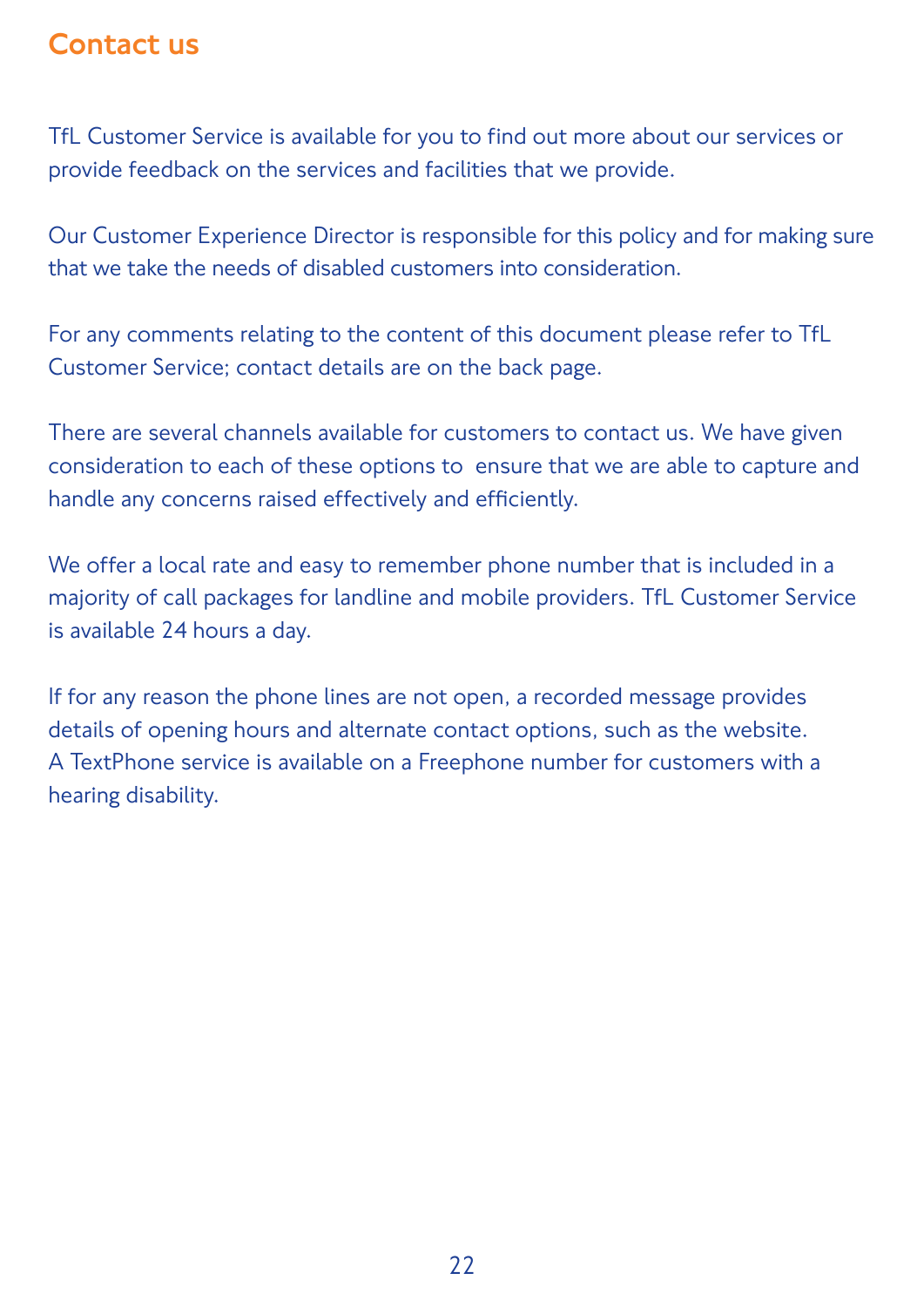## Station accessibility information

Notes below refer to the 'Step-free access' columns on pages 25 to 30.

#### 1. Station with multiple entrances

Step-free access may not be available at all entrances to the station – please check before you travel. There is no step-free access for customers changing platforms.

#### 2. Station with step-free access to some lines

Step-free access is available for London Overground or National Rail services. There is no step-free access for customers wishing to use London Underground.

3. Station with step-free access to London Overground services Step-free access is available for London Overground services. There is no step-free access for customers wishing to use London Underground or National Rail.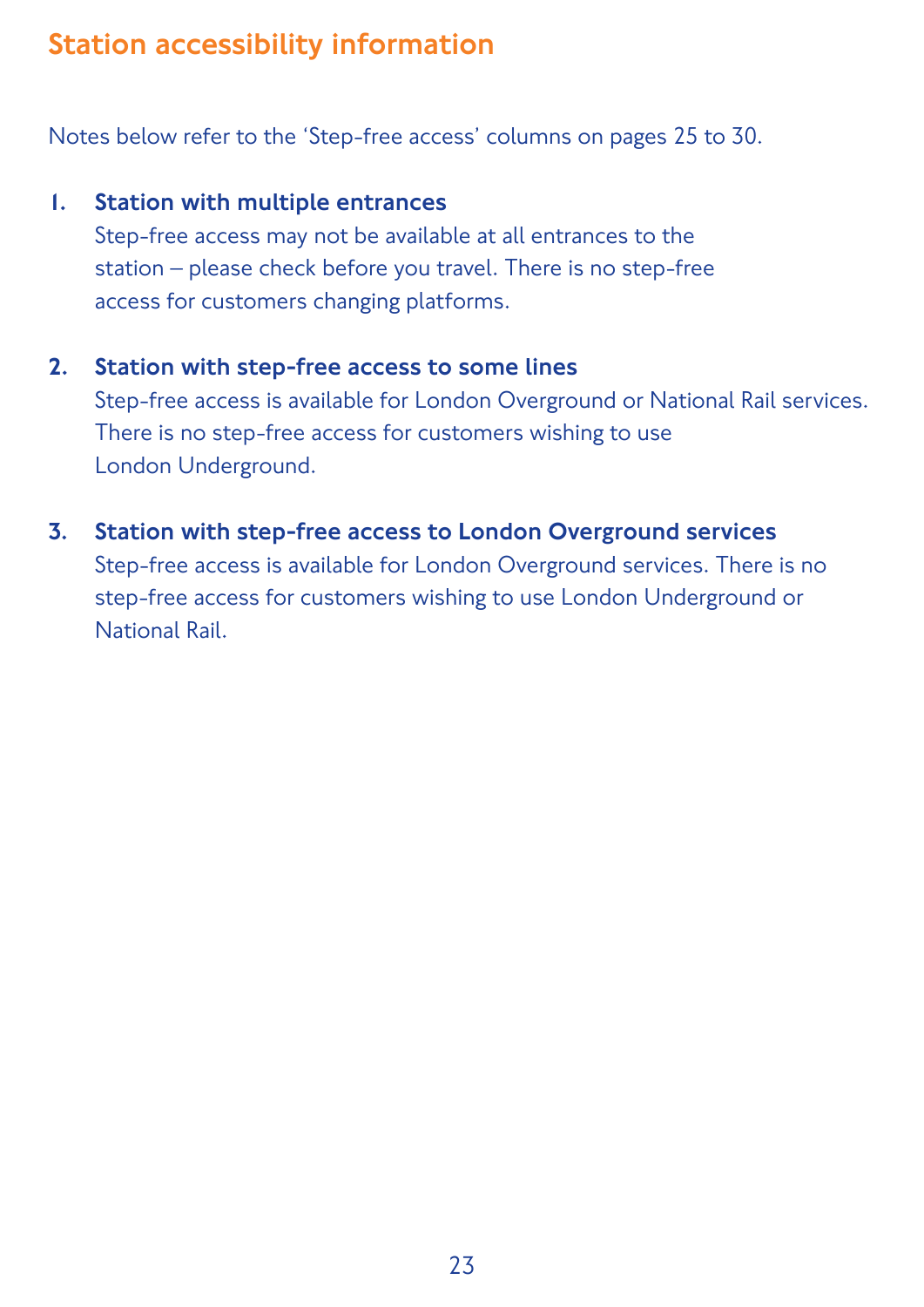#### All stations are managed by London Overground unless otherwise shown.

Train Operating Company codes refer to the 'stations' column on pages 25 to 30.

- CC Managed by c2c
- LE Managed by Greater Anglia
- LN Managed by London Northwestern Railway
- LU Managed by London Underground
- NR Managed by Network Rail
- SE Managed by Southeastern
- SN Managed by Southern
- SW Managed by South Western Railway
- TL Managed by Thameslink
- XR Managed by TfL Rail

#### Additional notes:

- This station accessibility information is reviewed every six months and updated on the TfL website as required
- Updates on station accessibility can also be found on the National Rail Enquiries website

The station accessibility information is correct as of October 2018.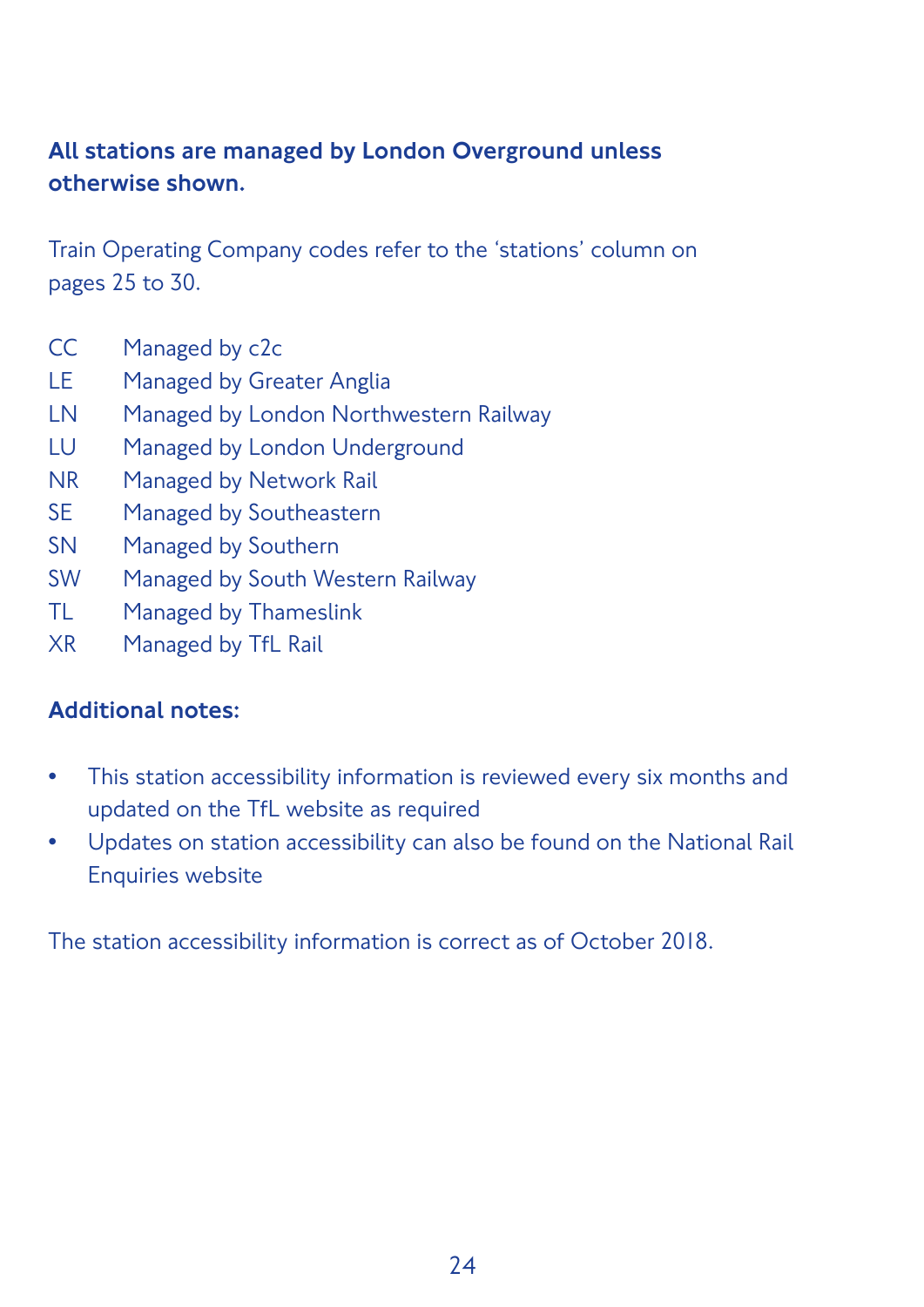| Station                        | <b>Accessible seating</b> | ticket machines<br>Accessible | Accessible ticket office and<br>counter | meeting point<br>Assistance | or retail facilities<br>Catering | Car parking and designated<br><b>s</b> | information (visual<br>Customer<br>and aural) | Secure station accreditation | station<br>at the<br>Staff available | access<br>Step-free | $\overline{\mathsf{o}}$<br>Toilet facilities (accessible<br>standard) |
|--------------------------------|---------------------------|-------------------------------|-----------------------------------------|-----------------------------|----------------------------------|----------------------------------------|-----------------------------------------------|------------------------------|--------------------------------------|---------------------|-----------------------------------------------------------------------|
| <b>Acton Central</b>           | $\checkmark$              | $\checkmark$                  | $\checkmark$                            |                             | $\checkmark$                     |                                        | $\checkmark$                                  | $\checkmark$                 | $\checkmark$                         | see note            |                                                                       |
| Anerley                        | $\checkmark$              | $\checkmark$                  |                                         |                             |                                  |                                        | $\checkmark$                                  | $\checkmark$                 | $\checkmark$                         | see note            |                                                                       |
| <b>Barking [CC]</b>            | $\checkmark$              | $\checkmark$                  |                                         |                             | $\checkmark$                     |                                        | $\checkmark$                                  | $\checkmark$                 | $\checkmark$                         | $\checkmark$        | くと                                                                    |
| <b>Battersea Park [SN]</b>     |                           | $\checkmark$                  |                                         |                             |                                  |                                        | $\checkmark$                                  | $\checkmark$                 | $\checkmark$                         |                     |                                                                       |
| <b>Bethnal Green</b>           | $\checkmark$              | $\checkmark$                  | N/A                                     |                             |                                  |                                        | $\checkmark$                                  | $\checkmark$                 | $\checkmark$                         |                     | 占                                                                     |
| <b>Blackhorse Road</b><br>[LU] |                           | $\checkmark$                  | N/A                                     |                             | $\checkmark$                     |                                        | $\checkmark$                                  | $\checkmark$                 | $\checkmark$                         | see note 2          |                                                                       |
| <b>Brockley</b>                | $\checkmark$              | $\checkmark$                  |                                         |                             | $\checkmark$                     |                                        | $\checkmark$                                  | $\checkmark$                 | $\checkmark$                         | see note            |                                                                       |
| <b>Brondesbury</b>             | $\checkmark$              | $\checkmark$                  |                                         |                             |                                  |                                        | $\checkmark$                                  | $\checkmark$                 | $\checkmark$                         |                     |                                                                       |
| <b>Brondesbury Park</b>        | $\checkmark$              | $\checkmark$                  |                                         |                             |                                  |                                        | $\checkmark$                                  | $\checkmark$                 | $\checkmark$                         |                     |                                                                       |
| <b>Bruce Grove</b>             |                           | $\checkmark$                  |                                         |                             |                                  |                                        |                                               | $\checkmark$                 |                                      |                     |                                                                       |
| <b>Bush Hill Park</b>          | $\checkmark$              | $\checkmark$                  |                                         |                             | $\checkmark$                     | $\checkmark$                           | $\checkmark$                                  | $\checkmark$                 | $\checkmark$                         | see note            | ✓占                                                                    |
| <b>Bushey</b>                  | $\checkmark$              | $\checkmark$                  |                                         |                             | $\checkmark$                     | $\checkmark$                           | $\checkmark$                                  | $\checkmark$                 | $\checkmark$                         |                     |                                                                       |
| Caledonian Road &<br>Barnsbury | $\checkmark$              | $\checkmark$                  | $\checkmark$                            |                             |                                  |                                        | $\checkmark$                                  | $\checkmark$                 | $\checkmark$                         | $\checkmark$        |                                                                       |
| <b>Cambridge Heath</b>         | $\checkmark$              | $\checkmark$                  | N/A                                     |                             |                                  |                                        | $\checkmark$                                  | $\checkmark$                 | $\checkmark$                         |                     | 占                                                                     |
| <b>Camden Road</b>             | $\checkmark$              | $\checkmark$                  | $\checkmark$                            |                             | $\checkmark$                     |                                        | $\checkmark$                                  | $\checkmark$                 | $\checkmark$                         | $\checkmark$        |                                                                       |
| Canada Water [LU]              | $\checkmark$              | $\checkmark$                  | N/A                                     |                             | $\checkmark$                     |                                        | $\checkmark$                                  | $\checkmark$                 | $\checkmark$                         | $\checkmark$        |                                                                       |
| Canonbury                      | $\checkmark$              | $\checkmark$                  | $\checkmark$                            |                             | $\checkmark$                     |                                        | $\checkmark$                                  | $\checkmark$                 | $\checkmark$                         | $\checkmark$        |                                                                       |
| <b>Carpenders Park</b>         | $\checkmark$              | $\checkmark$                  | $\checkmark$                            |                             | $\checkmark$                     |                                        | $\checkmark$                                  | $\checkmark$                 | $\checkmark$                         | $\checkmark$        |                                                                       |
| Cheshunt [LE]                  | $\checkmark$              | $\checkmark$                  | $\checkmark$                            |                             | $\checkmark$                     | $\checkmark$                           | $\checkmark$                                  | $\checkmark$                 | $\checkmark$                         | see note            | 占                                                                     |
| Chingford                      | $\checkmark$              | $\checkmark$                  | $\checkmark$                            |                             | $\checkmark$                     | $\checkmark$                           | $\checkmark$                                  | $\checkmark$                 | $\checkmark$                         | $\checkmark$        | √と                                                                    |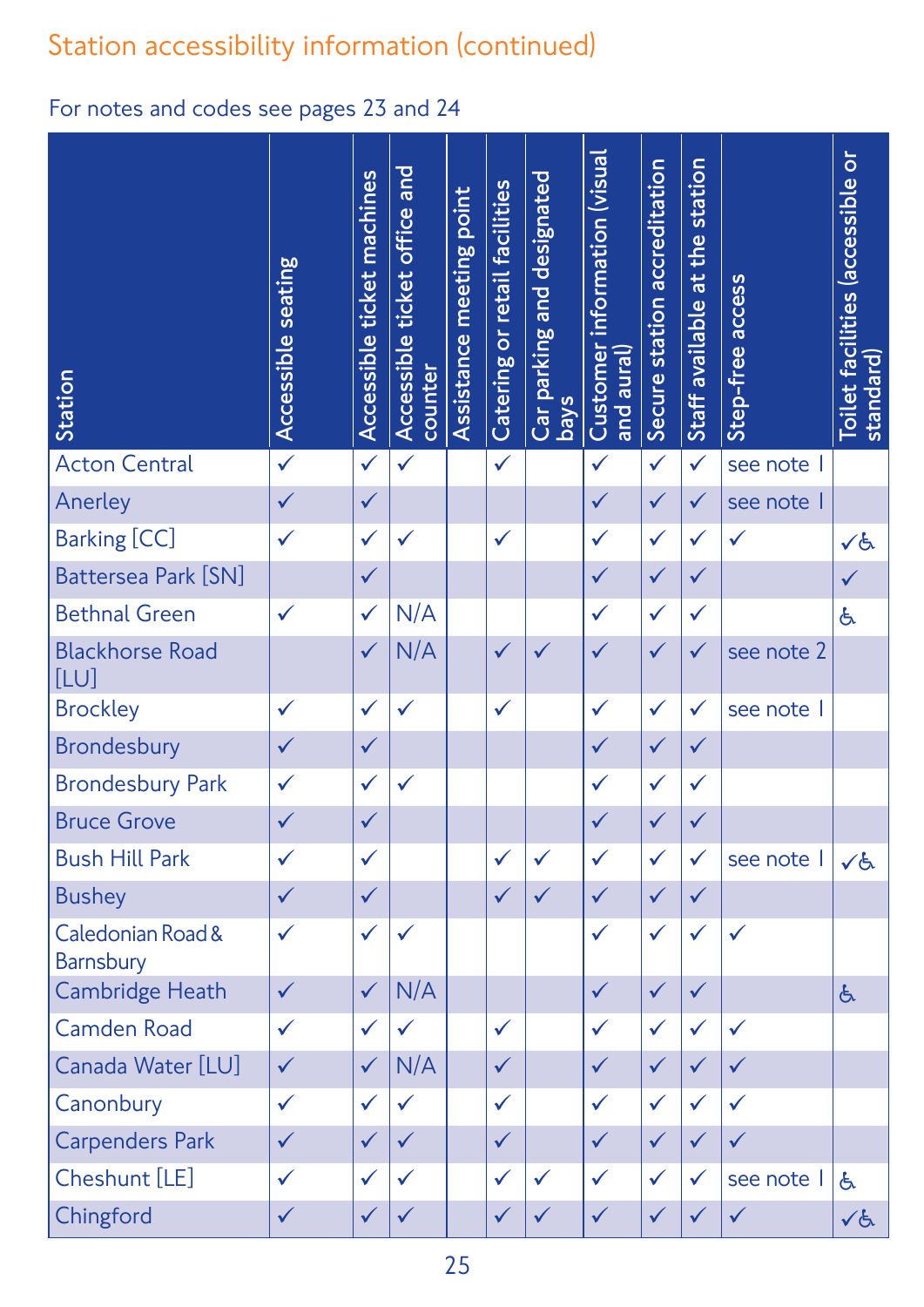| Station                               | <b>Accessible seating</b> | ticket machines<br>Accessible | Accessible ticket office and<br>counter | meeting point<br>Assistance | or retail facilities<br>Catering | parking and designated<br><b>SVeq</b><br>Car | information (visual<br>Customer<br>and $\overline{\mathsf{aural}}$ | Secure station accreditation | station<br>at the<br>Staff available | access<br>Step-free | $\overline{0}$<br>Toilet facilities (accessible<br>standard) |
|---------------------------------------|---------------------------|-------------------------------|-----------------------------------------|-----------------------------|----------------------------------|----------------------------------------------|--------------------------------------------------------------------|------------------------------|--------------------------------------|---------------------|--------------------------------------------------------------|
| <b>Clapham High Street</b>            | $\checkmark$              | $\checkmark$                  | N/A                                     |                             |                                  |                                              | $\checkmark$                                                       | $\checkmark$                 | $\checkmark$                         |                     |                                                              |
| <b>Clapham Junction</b><br>[SW]       | $\checkmark$              | $\checkmark$                  |                                         |                             | $\checkmark$                     |                                              | $\sqrt{}$                                                          | $\checkmark$                 | $\checkmark$                         | $\checkmark$        | くと                                                           |
| Clapton                               | $\checkmark$              | $\checkmark$                  |                                         |                             |                                  |                                              | $\checkmark$                                                       | $\checkmark$                 | $\checkmark$                         |                     |                                                              |
| <b>Crouch Hill</b>                    | $\checkmark$              | $\checkmark$                  | N/A                                     |                             |                                  |                                              | $\checkmark$                                                       | $\checkmark$                 | $\checkmark$                         |                     |                                                              |
| <b>Crystal Palace</b>                 | Partial                   | $\checkmark$                  | $\checkmark$                            |                             | $\checkmark$                     | $\checkmark$                                 | $\checkmark$                                                       | $\checkmark$                 | $\checkmark$                         | $\checkmark$        | くと                                                           |
| <b>Dalston Junction</b>               | $\checkmark$              | $\checkmark$                  | $\checkmark$                            |                             |                                  |                                              | $\checkmark$                                                       | $\checkmark$                 | $\checkmark$                         | $\checkmark$        | 占                                                            |
| Dalston Kingsland                     | $\checkmark$              | $\checkmark$                  | $\checkmark$                            |                             |                                  |                                              | $\checkmark$                                                       | $\checkmark$                 | $\checkmark$                         |                     |                                                              |
| Denmark Hill [TL]                     | $\checkmark$              | $\checkmark$                  | $\checkmark$                            |                             |                                  |                                              | $\checkmark$                                                       | $\checkmark$                 | $\checkmark$                         | $\checkmark$        | 占                                                            |
| <b>Edmonton Green</b>                 | $\checkmark$              | $\checkmark$                  |                                         |                             | $\checkmark$                     |                                              | $\checkmark$                                                       | $\checkmark$                 | $\checkmark$                         |                     |                                                              |
| <b>Emerson Park</b>                   | $\checkmark$              | $\checkmark$                  | N/A                                     |                             |                                  |                                              | $\checkmark$                                                       | $\checkmark$                 | $\checkmark$                         | $\checkmark$        |                                                              |
| <b>Enfield Town</b>                   | $\checkmark$              | $\checkmark$                  | $\checkmark$                            |                             | $\checkmark$                     |                                              | $\checkmark$                                                       | $\checkmark$                 | $\checkmark$                         | $\checkmark$        | くと                                                           |
| Euston [NR]                           | $\checkmark$              | $\checkmark$                  | $\checkmark$                            | $\checkmark$                | $\checkmark$                     | $\checkmark$                                 | $\checkmark$                                                       | $\checkmark$                 | $\checkmark$                         | see note 2          | $\checkmark$                                                 |
| <b>Finchley Road &amp;</b><br>Frognal | $\checkmark$              | $\checkmark$                  |                                         |                             |                                  |                                              | $\checkmark$                                                       | $\checkmark$                 | $\checkmark$                         |                     |                                                              |
| <b>Forest Hill</b>                    | $\checkmark$              | $\checkmark$                  | $\checkmark$                            |                             | $\checkmark$                     | $\checkmark$                                 | $\checkmark$                                                       | $\checkmark$                 | $\checkmark$                         | see note            |                                                              |
| <b>Gospel Oak</b>                     | $\checkmark$              | $\checkmark$                  | $\checkmark$                            |                             | $\checkmark$                     |                                              | $\checkmark$                                                       | $\checkmark$                 | $\checkmark$                         | $\checkmark$        | ✓よ                                                           |
| Gunnersbury [LU]                      |                           | $\checkmark$                  | N/A                                     |                             |                                  |                                              | $\checkmark$                                                       | $\checkmark$                 | $\checkmark$                         |                     |                                                              |
| <b>Hackney Central</b>                | $\checkmark$              | $\checkmark$                  | $\checkmark$                            |                             | $\checkmark$                     |                                              | $\checkmark$                                                       | $\checkmark$                 | $\checkmark$                         | $\checkmark$        |                                                              |
| <b>Hackney Downs</b>                  | $\checkmark$              | $\checkmark$                  |                                         |                             | $\checkmark$                     |                                              | $\checkmark$                                                       | $\checkmark$                 | $\checkmark$                         |                     |                                                              |
| <b>Hackney Wick</b>                   | $\checkmark$              | $\checkmark$                  | $\checkmark$                            |                             |                                  |                                              | $\checkmark$                                                       | $\checkmark$                 | $\checkmark$                         | $\checkmark$        | 占                                                            |
| Haggerston                            | $\checkmark$              | $\checkmark$                  | $\checkmark$                            |                             |                                  |                                              | $\checkmark$                                                       | $\checkmark$                 | $\checkmark$                         |                     | 占                                                            |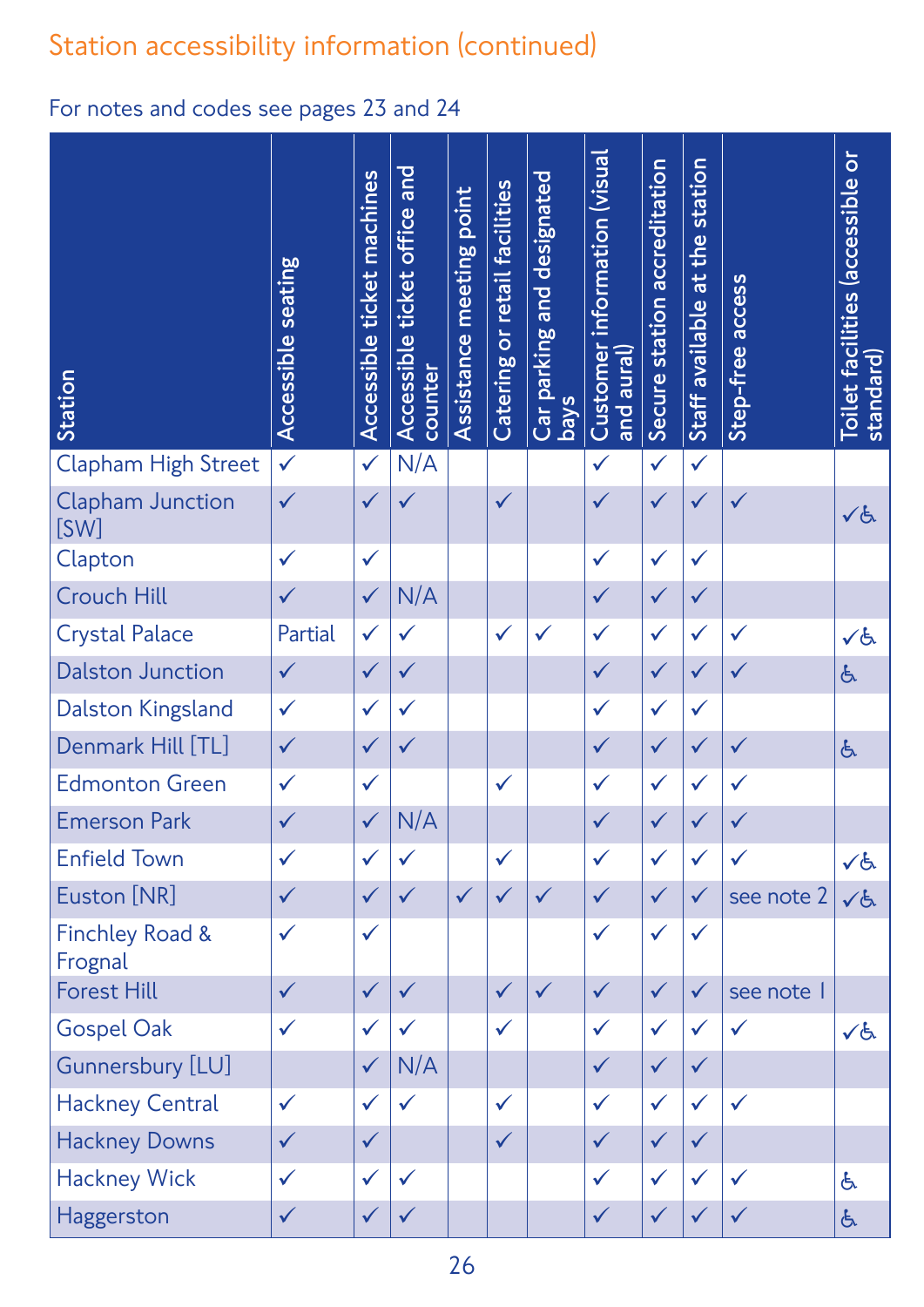| Station                      | seating<br>Accessible | ticket machines<br>Accessible | Accessible ticket office and<br>counter | meeting point<br>Assistance | or retail facilities<br>Catering | Car parking and designated<br><b>SVeq</b> | information (visual<br>Customer i<br>and aural) | Secure station accreditation | at the station<br>Staff available | Step-free access   | $\overline{\mathsf{o}}$<br>Toilet facilities (accessible<br>standard) |
|------------------------------|-----------------------|-------------------------------|-----------------------------------------|-----------------------------|----------------------------------|-------------------------------------------|-------------------------------------------------|------------------------------|-----------------------------------|--------------------|-----------------------------------------------------------------------|
| Hampstead Heath              | $\checkmark$          | $\checkmark$                  | $\checkmark$                            |                             | $\checkmark$                     |                                           | $\checkmark$                                    | $\checkmark$                 | $\checkmark$                      | $\checkmark$       |                                                                       |
| Harlesden [LU]               |                       | $\checkmark$                  | N/A                                     |                             |                                  |                                           | $\checkmark$                                    | $\checkmark$                 | $\checkmark$                      |                    |                                                                       |
| Harringay Green<br>Lanes     | $\checkmark$          | $\checkmark$                  | N/A                                     |                             | $\checkmark$                     |                                           | $\checkmark$                                    | $\checkmark$                 | $\checkmark$                      | see note           |                                                                       |
| Harrow &<br>Wealdstone [LU]  |                       | $\checkmark$                  | N/A                                     |                             | $\checkmark$                     | $\checkmark$                              | $\sqrt{}$                                       | $\checkmark$                 | $\sqrt{}$                         |                    | くと                                                                    |
| <b>Hatch End</b>             | $\checkmark$          | $\checkmark$                  |                                         |                             |                                  | $\checkmark$                              | $\checkmark$                                    | $\checkmark$                 | $\checkmark$                      | platform 2<br>only |                                                                       |
| Headstone Lane               | $\checkmark$          | $\checkmark$                  | $\checkmark$                            |                             |                                  |                                           | $\checkmark$                                    | $\checkmark$                 | $\checkmark$                      | platform 2<br>only |                                                                       |
| <b>Highams Park</b>          | $\checkmark$          | $\checkmark$                  |                                         |                             | $\checkmark$                     | $\checkmark$                              | $\checkmark$                                    | $\checkmark$                 | $\checkmark$                      | see note           |                                                                       |
| Highbury & Islington<br>[LU] | $\checkmark$          | $\checkmark$                  | N/A                                     |                             | $\checkmark$                     |                                           | $\checkmark$                                    | $\checkmark$                 | $\checkmark$                      | see note 3         |                                                                       |
| Homerton                     | $\checkmark$          | $\checkmark$                  |                                         |                             |                                  |                                           | $\checkmark$                                    | $\checkmark$                 | $\checkmark$                      | $\checkmark$       |                                                                       |
| <b>Honor Oak Park</b>        | $\checkmark$          | $\checkmark$                  | $\checkmark$                            |                             | $\checkmark$                     |                                           | $\checkmark$                                    | $\checkmark$                 | $\checkmark$                      | $\checkmark$       |                                                                       |
| Hoxton                       | $\checkmark$          | $\checkmark$                  | $\checkmark$                            |                             |                                  |                                           | $\checkmark$                                    | $\checkmark$                 | $\checkmark$                      | $\checkmark$       | 占                                                                     |
| <b>Imperial Wharf</b>        | $\checkmark$          | $\checkmark$                  | $\checkmark$                            |                             |                                  |                                           | $\checkmark$                                    | $\checkmark$                 | $\checkmark$                      | $\checkmark$       |                                                                       |
| Kensal Green [LU]            |                       | $\checkmark$                  | N/A                                     |                             |                                  |                                           | $\checkmark$                                    | $\checkmark$                 | $\checkmark$                      |                    |                                                                       |
| <b>Kensal Rise</b>           | $\checkmark$          | $\checkmark$                  | $\checkmark$                            |                             |                                  |                                           | $\checkmark$                                    | $\checkmark$                 | $\checkmark$                      | see note           |                                                                       |
| Kensington<br>(Olympia)      | $\checkmark$          | $\checkmark$                  | $\checkmark$                            |                             | $\checkmark$                     |                                           | $\checkmark$                                    | $\checkmark$                 | $\checkmark$                      | see note           | くと                                                                    |
| <b>Kentish Town West</b>     | $\checkmark$          | $\checkmark$                  |                                         |                             |                                  |                                           | $\checkmark$                                    | $\checkmark$                 | $\checkmark$                      |                    |                                                                       |
| Kenton [LU]                  |                       | $\checkmark$                  | N/A                                     |                             |                                  |                                           | $\checkmark$                                    | $\checkmark$                 | $\checkmark$                      |                    |                                                                       |
| Kew Gardens [LU]             |                       | $\checkmark$                  | N/A                                     |                             | $\checkmark$                     | $\checkmark$                              | $\checkmark$                                    | $\checkmark$                 | $\checkmark$                      | see note           | $\checkmark$                                                          |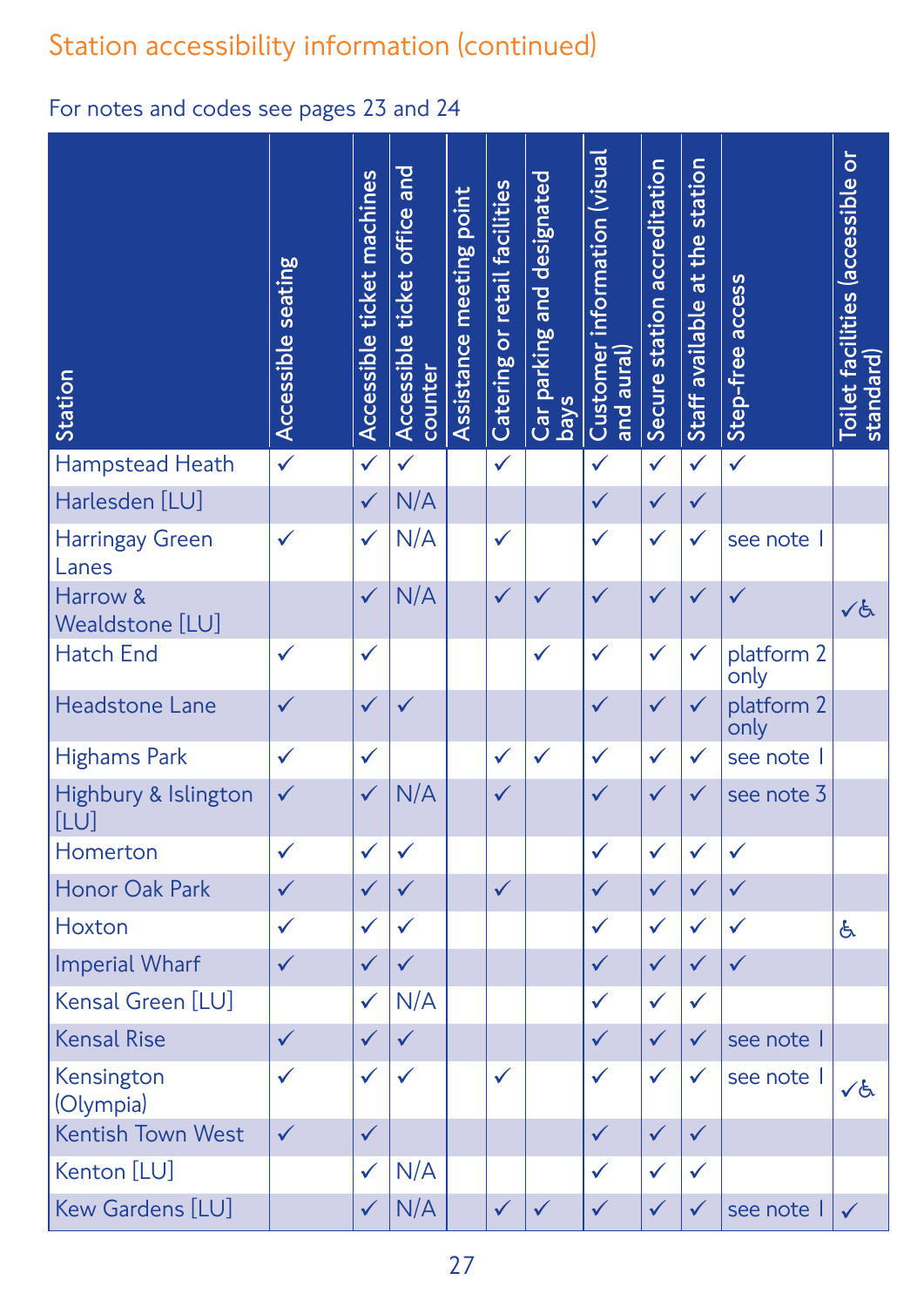| Station                            | <b>Accessible seating</b> | Accessible ticket machines | ticket office and<br>Accessible<br>counter | point<br>meeting<br>Assistance | Catering or retail facilities | Car parking and designated<br><b>SVEQ</b> | information (visual<br>Customer<br>and aural) | Secure station accreditation | station<br>the<br>$\frac{1}{6}$<br>available<br>Staff | access<br>Step-free | $\overline{\mathsf{o}}$<br>Toilet facilities (accessible<br>standard) |
|------------------------------------|---------------------------|----------------------------|--------------------------------------------|--------------------------------|-------------------------------|-------------------------------------------|-----------------------------------------------|------------------------------|-------------------------------------------------------|---------------------|-----------------------------------------------------------------------|
| Kilburn High Road                  | $\checkmark$              | $\checkmark$               | $\checkmark$                               |                                |                               |                                           | $\checkmark$                                  | $\checkmark$                 | $\checkmark$                                          |                     |                                                                       |
| Leyton Midland Road                | $\checkmark$              | $\checkmark$               | N/A                                        |                                |                               |                                           | $\checkmark$                                  | $\checkmark$                 | $\checkmark$                                          |                     |                                                                       |
| Leytonstone High<br>Road           | $\checkmark$              | $\checkmark$               | N/A                                        |                                |                               |                                           | $\checkmark$                                  | $\checkmark$                 | $\checkmark$                                          |                     |                                                                       |
| Liverpool Street [NR]              | $\checkmark$              | $\checkmark$               | $\checkmark$                               | $\checkmark$                   | $\checkmark$                  |                                           | $\checkmark$                                  | $\checkmark$                 | $\checkmark$                                          | see note 2          | くと                                                                    |
| <b>London Fields</b>               | $\checkmark$              | $\checkmark$               | N/A                                        |                                |                               |                                           | $\checkmark$                                  | $\checkmark$                 | $\checkmark$                                          |                     | 占                                                                     |
| New Cross [SE]                     |                           | $\checkmark$               | $\checkmark$                               |                                | $\checkmark$                  |                                           | $\checkmark$                                  | $\checkmark$                 | $\checkmark$                                          | $\checkmark$        | くと                                                                    |
| <b>New Cross Gate</b>              | $\checkmark$              | $\checkmark$               | $\checkmark$                               |                                | $\checkmark$                  |                                           | $\checkmark$                                  | $\checkmark$                 | $\checkmark$                                          | $\checkmark$        |                                                                       |
| North Wembley [LU]                 |                           | $\checkmark$               | N/A                                        |                                |                               |                                           | $\checkmark$                                  | $\checkmark$                 | $\checkmark$                                          |                     |                                                                       |
| Norwood Junction                   | $\checkmark$              | $\checkmark$               | $\checkmark$                               |                                | $\checkmark$                  | $\checkmark$                              | $\checkmark$                                  | $\checkmark$                 | $\checkmark$                                          | platform I<br>only  | くと                                                                    |
| Peckham Rye [SN]                   |                           | $\checkmark$               |                                            |                                | $\checkmark$                  |                                           | $\checkmark$                                  | $\checkmark$                 | $\checkmark$                                          |                     | $\checkmark$                                                          |
| Penge West                         | $\checkmark$              | $\checkmark$               |                                            |                                |                               | $\checkmark$                              | $\checkmark$                                  | $\checkmark$                 | $\checkmark$                                          | platform I<br>only  | ✓よ                                                                    |
| Queen's Park [LU]                  |                           | $\checkmark$               | N/A                                        |                                | $\checkmark$                  |                                           | $\checkmark$                                  | $\checkmark$                 | $\checkmark$                                          |                     |                                                                       |
| <b>Queens Road</b><br>Peckham [SN] |                           | $\checkmark$               | $\checkmark$                               |                                |                               |                                           | $\checkmark$                                  | $\checkmark$                 | $\checkmark$                                          | $\checkmark$        |                                                                       |
| <b>Rectory Road</b>                | $\checkmark$              | $\checkmark$               |                                            |                                |                               |                                           | $\checkmark$                                  | $\checkmark$                 | $\checkmark$                                          |                     |                                                                       |
| Richmond [SW]                      | $\checkmark$              | $\checkmark$               | $\checkmark$                               |                                | $\checkmark$                  | $\checkmark$                              | $\checkmark$                                  | $\checkmark$                 | $\checkmark$                                          | $\checkmark$        | くと                                                                    |
| Romford [XR]                       | $\checkmark$              | $\checkmark$               | $\checkmark$                               |                                | $\checkmark$                  |                                           | $\checkmark$                                  | $\checkmark$                 | $\checkmark$                                          | $\checkmark$        | 人と                                                                    |
| Rotherhithe                        |                           | $\checkmark$               | $\checkmark$                               |                                |                               |                                           | $\checkmark$                                  | $\checkmark$                 | $\checkmark$                                          |                     |                                                                       |
| St. James Street                   | $\checkmark$              | $\checkmark$               |                                            |                                | $\checkmark$                  |                                           | $\checkmark$                                  | $\checkmark$                 | $\checkmark$                                          |                     |                                                                       |
| <b>Seven Sisters</b>               | $\checkmark$              | $\checkmark$               | N/A                                        |                                | $\checkmark$                  |                                           | $\checkmark$                                  | $\checkmark$                 | $\checkmark$                                          |                     | $\checkmark$                                                          |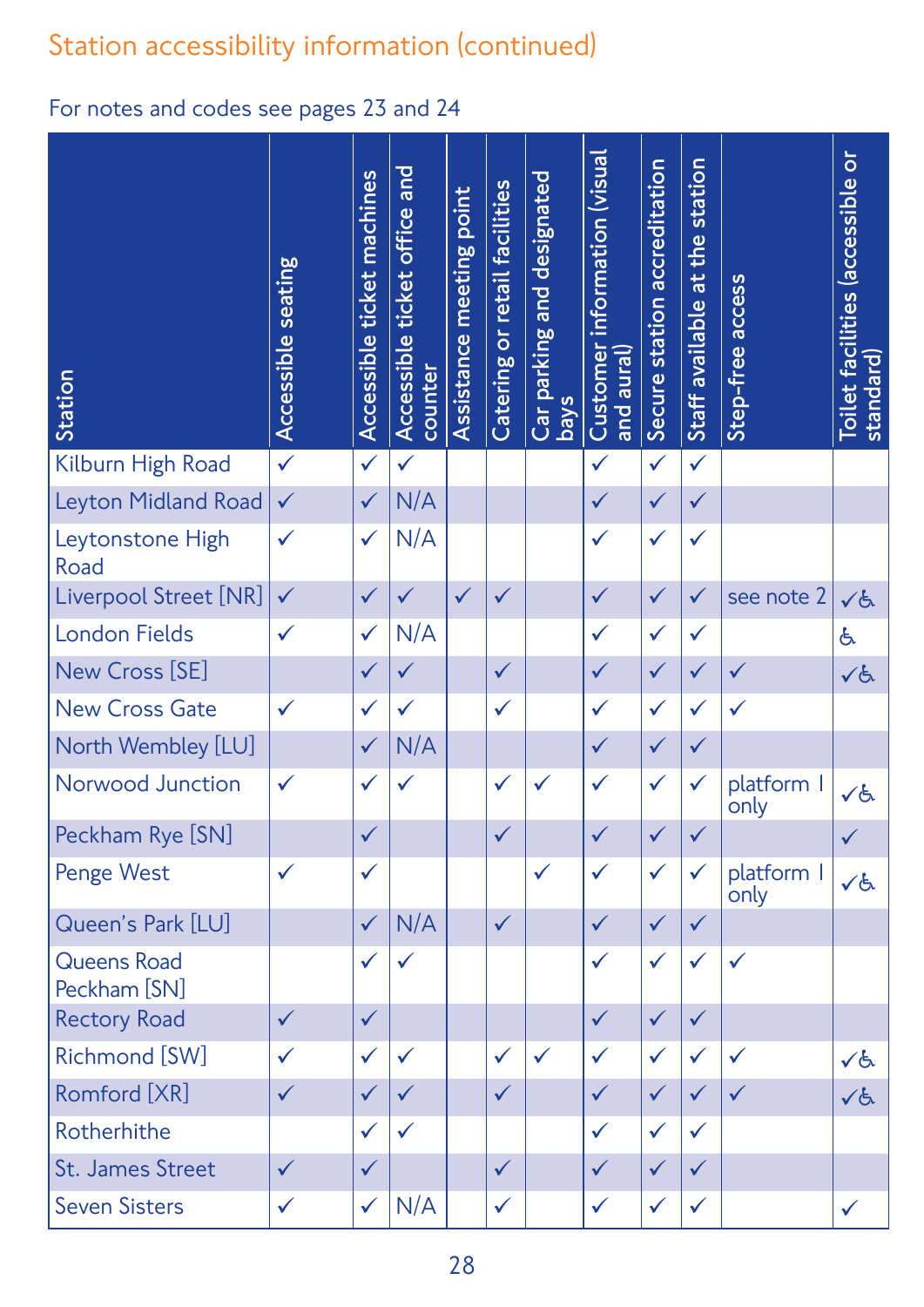| Station                                 | <b>Accessible seating</b> | ticket machines<br>Accessible | Accessible ticket office and<br>counter | meeting point<br>Assistance | or retail facilities<br>Catering | Car parking and designated<br><b>SVeq</b> | information (visual<br>Customer i<br>and aural) | Secure station accreditation | at the station<br>Staff available | access<br>Step-free | $\overline{a}$<br>Toilet facilities (accessible<br>standard) |
|-----------------------------------------|---------------------------|-------------------------------|-----------------------------------------|-----------------------------|----------------------------------|-------------------------------------------|-------------------------------------------------|------------------------------|-----------------------------------|---------------------|--------------------------------------------------------------|
| Shadwell                                | $\checkmark$              | $\checkmark$                  | $\checkmark$                            |                             |                                  |                                           | $\checkmark$                                    | $\checkmark$                 | $\checkmark$                      |                     |                                                              |
| Shepherd's Bush                         | $\checkmark$              | $\checkmark$                  | $\checkmark$                            |                             | $\checkmark$                     |                                           | $\checkmark$                                    | $\checkmark$                 | $\checkmark$                      | see note            |                                                              |
| <b>Shoreditch High</b><br><b>Street</b> | $\checkmark$              | $\checkmark$                  |                                         |                             | $\checkmark$                     |                                           | $\checkmark$                                    | $\checkmark$                 | $\checkmark$                      |                     | 占                                                            |
| <b>Silver Street</b>                    | $\checkmark$              | $\checkmark$                  |                                         |                             |                                  |                                           | $\checkmark$                                    | $\checkmark$                 | $\checkmark$                      |                     |                                                              |
| South Acton                             | $\checkmark$              | $\checkmark$                  | $\checkmark$                            |                             |                                  |                                           | $\checkmark$                                    | $\checkmark$                 | $\checkmark$                      | see note            |                                                              |
| South Hampstead                         | $\checkmark$              | $\checkmark$                  |                                         |                             |                                  |                                           | $\checkmark$                                    | $\checkmark$                 | $\checkmark$                      |                     |                                                              |
| South Kenton [LU]                       |                           | $\checkmark$                  | N/A                                     |                             |                                  |                                           | $\checkmark$                                    | $\checkmark$                 | $\checkmark$                      |                     |                                                              |
| South Tottenham                         | $\checkmark$              | $\checkmark$                  | N/A                                     |                             |                                  |                                           | $\checkmark$                                    | $\checkmark$                 | $\checkmark$                      | $\checkmark$        |                                                              |
| Southbury                               | $\checkmark$              | $\checkmark$                  |                                         |                             |                                  |                                           | $\checkmark$                                    | $\checkmark$                 | $\checkmark$                      |                     |                                                              |
| <b>Stamford Hill</b>                    | $\checkmark$              | $\checkmark$                  |                                         |                             |                                  |                                           | $\checkmark$                                    | $\checkmark$                 | $\checkmark$                      |                     |                                                              |
| <b>Stoke Newington</b>                  | $\checkmark$              | $\checkmark$                  |                                         |                             |                                  |                                           | $\checkmark$                                    | $\checkmark$                 | $\checkmark$                      |                     |                                                              |
| Stonebridge Park [LU]                   |                           | $\checkmark$                  | N/A                                     |                             |                                  |                                           | $\checkmark$                                    | $\checkmark$                 | $\checkmark$                      |                     |                                                              |
| Stratford [XR]                          | $\checkmark$              | $\checkmark$                  | $\checkmark$                            |                             | $\checkmark$                     |                                           | $\checkmark$                                    | $\checkmark$                 | $\checkmark$                      | $\checkmark$        | VG                                                           |
| <b>Surrey Quays</b>                     | $\checkmark$              | $\checkmark$                  | $\checkmark$                            |                             | $\checkmark$                     |                                           | $\checkmark$                                    | $\checkmark$                 | $\checkmark$                      |                     |                                                              |
| Sydenham                                | $\checkmark$              | $\checkmark$                  | $\checkmark$                            |                             | $\checkmark$                     |                                           | $\checkmark$                                    | $\checkmark$                 | $\checkmark$                      | see note            |                                                              |
| <b>Theobalds Grove</b>                  | $\checkmark$              | $\checkmark$                  | N/A                                     |                             |                                  | $\checkmark$                              | $\checkmark$                                    | $\checkmark$                 | $\checkmark$                      |                     |                                                              |
| <b>Turkey Street</b>                    | $\checkmark$              | $\checkmark$                  |                                         |                             |                                  |                                           | $\checkmark$                                    | $\checkmark$                 | $\checkmark$                      |                     |                                                              |
| Upminster [CC]                          | $\checkmark$              | $\checkmark$                  |                                         |                             | $\checkmark$                     | $\checkmark$                              | $\checkmark$                                    | $\checkmark$                 | $\checkmark$                      |                     | $\sqrt{6}$                                                   |
| <b>Upper Holloway</b>                   | $\checkmark$              | $\checkmark$                  | N/A                                     |                             |                                  |                                           | $\checkmark$                                    | $\checkmark$                 | $\checkmark$                      | see note            |                                                              |
| Walthamstow<br>Central                  | $\checkmark$              | $\checkmark$                  | $\checkmark$                            |                             | $\checkmark$                     | $\checkmark$                              | $\checkmark$                                    | $\checkmark$                 | $\checkmark$                      | see notes<br>182    |                                                              |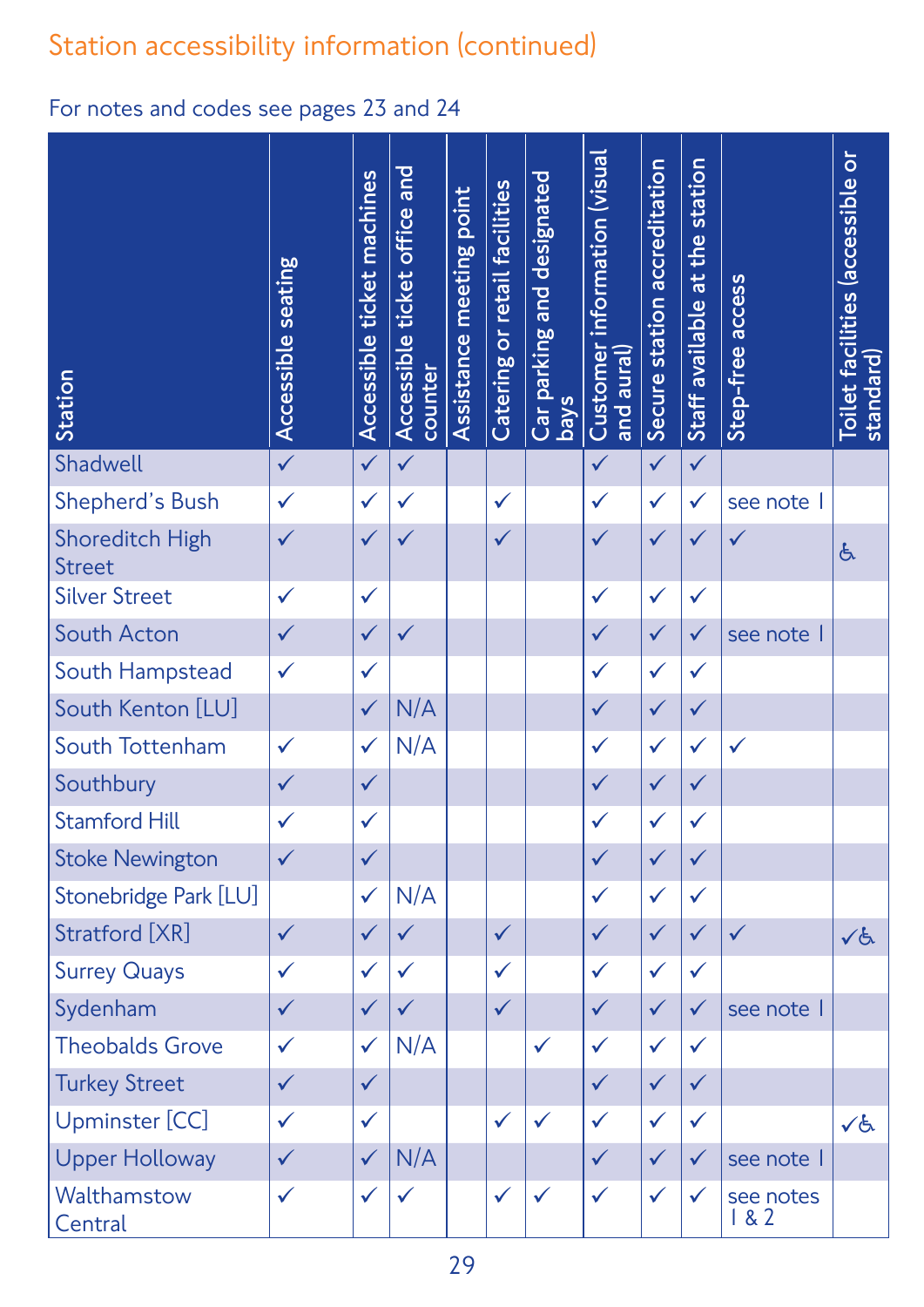| Station                         | seating<br>Accessible | ticket machines<br>Accessible | ticket office and<br>Accessible<br>counter | meeting point<br>Assistance | Catering or retail facilities | Car parking and designated<br><b>s</b> | information (visual<br>Customer<br>(Je <i>n</i> d aural) | Secure station accreditation | station<br>at the<br>Staff available | access<br>Step-free | $\overline{0}$<br>Toilet facilities (accessible<br>standard) |
|---------------------------------|-----------------------|-------------------------------|--------------------------------------------|-----------------------------|-------------------------------|----------------------------------------|----------------------------------------------------------|------------------------------|--------------------------------------|---------------------|--------------------------------------------------------------|
| Walthamstow<br>Queen's Road     | $\checkmark$          | $\checkmark$                  | N/A                                        |                             |                               |                                        | $\sqrt{}$                                                | $\checkmark$                 | $\sqrt{}$                            | $\checkmark$        |                                                              |
| <b>Wandsworth Road</b>          | $\checkmark$          | $\checkmark$                  | N/A                                        |                             |                               |                                        | $\checkmark$                                             | $\checkmark$                 | $\checkmark$                         |                     |                                                              |
| <b>Wanstead Park</b>            | $\checkmark$          | $\checkmark$                  | N/A                                        |                             |                               |                                        | $\checkmark$                                             | $\checkmark$                 | $\checkmark$                         |                     |                                                              |
| <b>Watford High Street</b>      | $\checkmark$          | $\checkmark$                  |                                            |                             | $\checkmark$                  |                                        | $\checkmark$                                             | $\checkmark$                 | $\checkmark$                         |                     |                                                              |
| <b>Watford Junction</b><br>[LN] |                       | $\checkmark$                  |                                            |                             | $\checkmark$                  | $\sqrt{}$                              | $\sqrt{}$                                                | $\checkmark$                 | $\sqrt{}$                            |                     | くと                                                           |
| Wapping                         |                       | $\checkmark$                  |                                            |                             |                               |                                        | $\checkmark$                                             | $\checkmark$                 | $\checkmark$                         |                     |                                                              |
| Wembley Central [LU]            |                       | $\checkmark$                  | N/A                                        |                             |                               |                                        | $\checkmark$                                             | $\checkmark$                 | $\checkmark$                         | $\checkmark$        | 人气                                                           |
| <b>West Brompton [LU]</b>       | $\checkmark$          | $\checkmark$                  | N/A                                        |                             |                               |                                        | $\checkmark$                                             | $\checkmark$                 | $\checkmark$                         | platforms<br>2,3&4  |                                                              |
| <b>West Croydon</b>             | $\checkmark$          | $\checkmark$                  |                                            |                             | $\checkmark$                  |                                        |                                                          | $\checkmark$                 | $\checkmark$                         | see note            |                                                              |
| <b>West Hampstead</b>           | $\checkmark$          | $\checkmark$                  | $\checkmark$                               |                             | $\checkmark$                  |                                        | $\checkmark$                                             | $\checkmark$                 | $\checkmark$                         |                     |                                                              |
| Whitechapel [LU]                | $\checkmark$          | $\checkmark$                  | N/A                                        |                             |                               |                                        | $\checkmark$                                             | $\checkmark$                 | $\checkmark$                         |                     |                                                              |
| <b>White Hart Lane</b>          | $\checkmark$          | $\checkmark$                  |                                            |                             |                               |                                        | $\checkmark$                                             | $\checkmark$                 | $\checkmark$                         |                     |                                                              |
| <b>Willesden Junction</b>       | $\checkmark$          | $\checkmark$                  | $\checkmark$                               |                             | $\checkmark$                  |                                        | $\checkmark$                                             | $\checkmark$                 | $\checkmark$                         | $\checkmark$        | ✓よ                                                           |
| <b>Wood Street</b>              | $\checkmark$          | $\checkmark$                  | $\checkmark$                               |                             |                               |                                        | $\checkmark$                                             | $\checkmark$                 | $\checkmark$                         |                     |                                                              |
| <b>Woodgrange Park</b>          | $\checkmark$          | $\checkmark$                  | N/A                                        |                             |                               |                                        | $\checkmark$                                             | $\checkmark$                 | $\checkmark$                         |                     |                                                              |